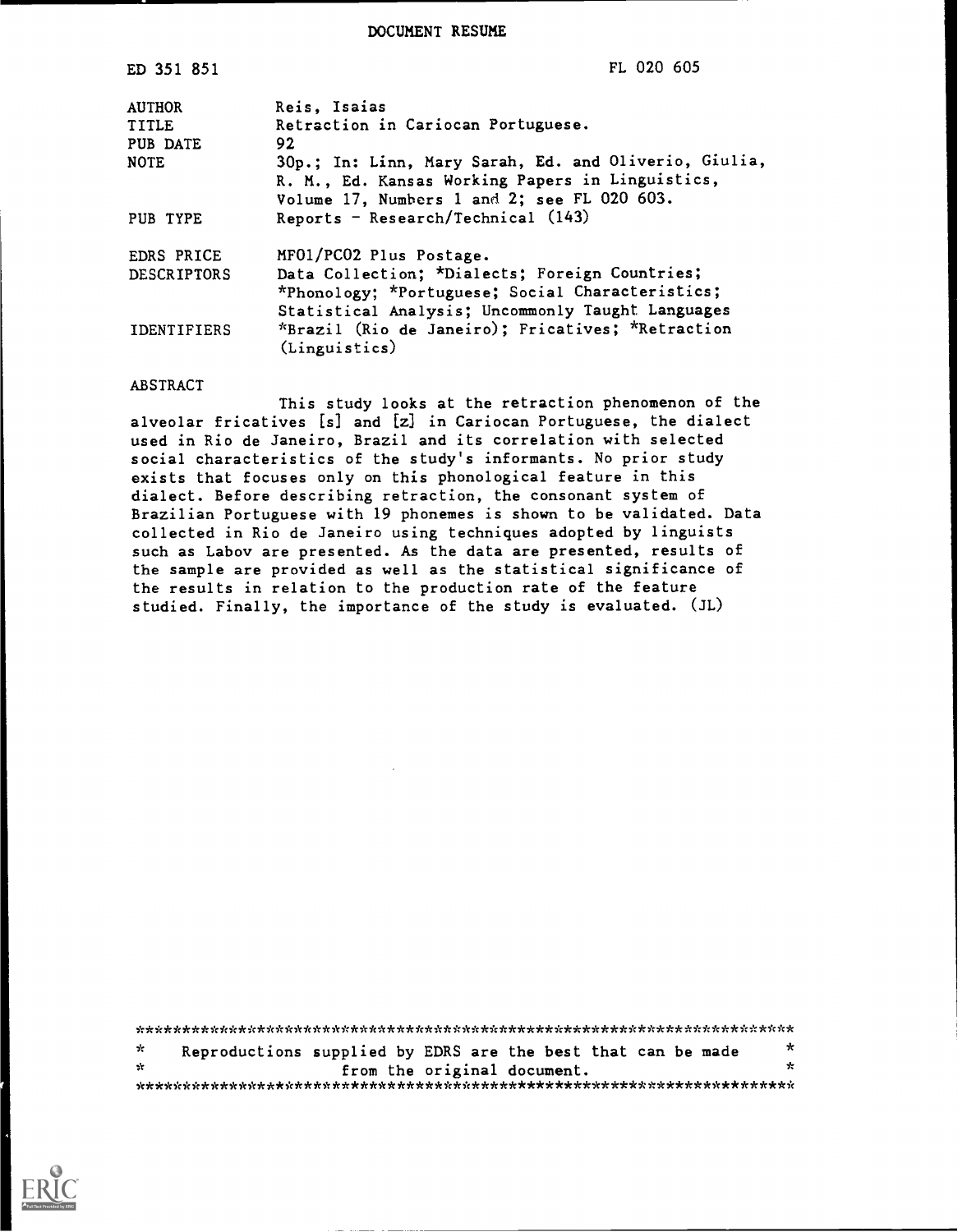"PERMISSION TO REPRODUCE THIS MATERIAL HAS BEEN GRANTED BY

<u>لىن د</u>

TO THE EDUCATIONAL RESOURCES INFORMATION CENTER (ERIC)"

U.S. DEPARTMENT OF EDUCATION<br>Office of Educational Research and Improvement<br>EDUCATIONAL RESOURCES INFORMATION<br>CENTER (ERIC)

This document has been reproduced as received from the person or organization of the person or organization

0 Minor changes have been made to improve<br>reproduction Quality

Points of view or opinions stated in this Cocu.<br>ment ido inot inecessarily represent official<br>OERI position or policy

## REFRACTION IN CARIOCAN PORTUGUESE

#### Isaias Reis

Abstract: This study deals with retraction in Cariocan speech. I start by briefly explaining the purposes of this work, and mentioning some literature related to this phenomena not specifically in this same dialect, but in Brazilian Portuguese as a whole.

Later, I present the data collected in Rio de Janeiro using techniques adopted by linguists like Labov, who has also done fieldwork in sociolinguistics. As I present the data, I show not only the results from my sample, but also the statistical significance of these results in relation to the production rate of the feature studied here.

At the end, I critically evaluate the importance of this study.

#### Introduction and literature

This paper deals with the retraction phenomenon of the alveolar fricatives [s] and [z] in Cariocan Portuguese, the dialect used in Rio de Janeiro, Brazil and its correlation with selected social characteristics of the study's informants. No prior sociolinguistic study exists that focusses only on this phonological feature in this dialect; but, there have been studies on both European and/or Brazilian Portuguese phonology and other related areas which refer to this process. Therefore, it is worth looking at works by Mattoso Camara (1976), Head (1964), Bortoni-Ricardo (1985), Shaw (1986), and Parkinson (1988) since in one way or another, they approach this process in the Portuguese language.

O<sup>Brazi</sup> 02 Before describing retraction, <sup>I</sup> introduce the consonant system of Brazilian Portuguese with 19 phonemes, excluding the semivowels  $i\ell$  and  $f(w)$ , which is shown to be usually validated by linguists like Head (1964:138-64) and Bortoni-Ricardo (1985:38), among others. However, it should be

# 2 BEST COPY AVAILABLE

Kansas Working Papers in Linguistics, Volume 17, Number 1, 1992, pp. 25-53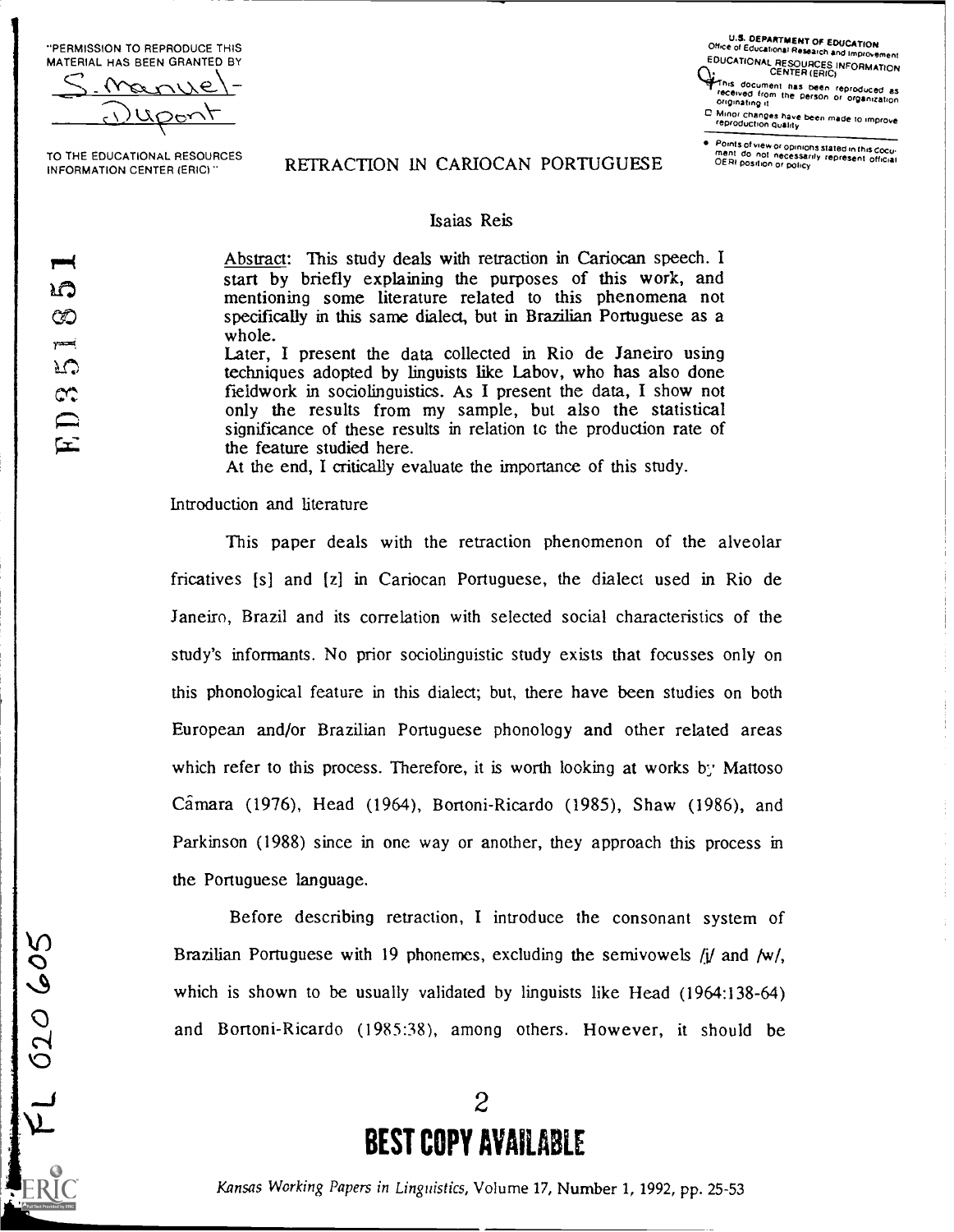emphasized that the main focus of this paper is going to be on the phonemes  $1/1$ , and  $1/3$ . See table 1.1 below.

|            | Table 1.1<br>Brazilian Portuguese Consonant Phonemes |                 |                  |        |             |         |       |        |
|------------|------------------------------------------------------|-----------------|------------------|--------|-------------|---------|-------|--------|
|            |                                                      | <b>Bilabial</b> | Labio-<br>dental | Dental | Alveolar    | Palatal | Velar | Uvular |
| Plosives   | voiceless                                            | p               |                  | t      |             |         | k     |        |
|            | voiced                                               | Ъ               |                  | d      |             |         | a     |        |
| Fricatives | voiceless                                            |                 | f                |        | s           |         |       | γ      |
|            | voiced                                               |                 | v                |        | z           |         |       |        |
| Nasals     |                                                      | m               |                  |        | $\mathbf n$ | n       |       |        |
| Laterals   |                                                      |                 |                  |        |             | K.      |       |        |
| Flap       |                                                      |                 |                  |        |             |         |       |        |

Methodology and data elicitation

How to collect data for this study was my main concern at the beginning of this research. This is because the collection of reliable data is the foundation of any trustworthy investigation. Therefore, I aimed at selecting a reliable sample of the population and eliciting the data from this same sample. As could be expected, this dilemma is not unique, since other linguists producing similar sociolinguistic studies in the past faced the same problem of how to obtain accurate and useful sociolinguistic information. (Wolfram and Fasold, 1974:36; Modaressi, 1978:14)

As has already been mentioned, this research is aimed at accounting for the retraction of the sibilant [s] in Cariocan speech. This study intends to



26

o.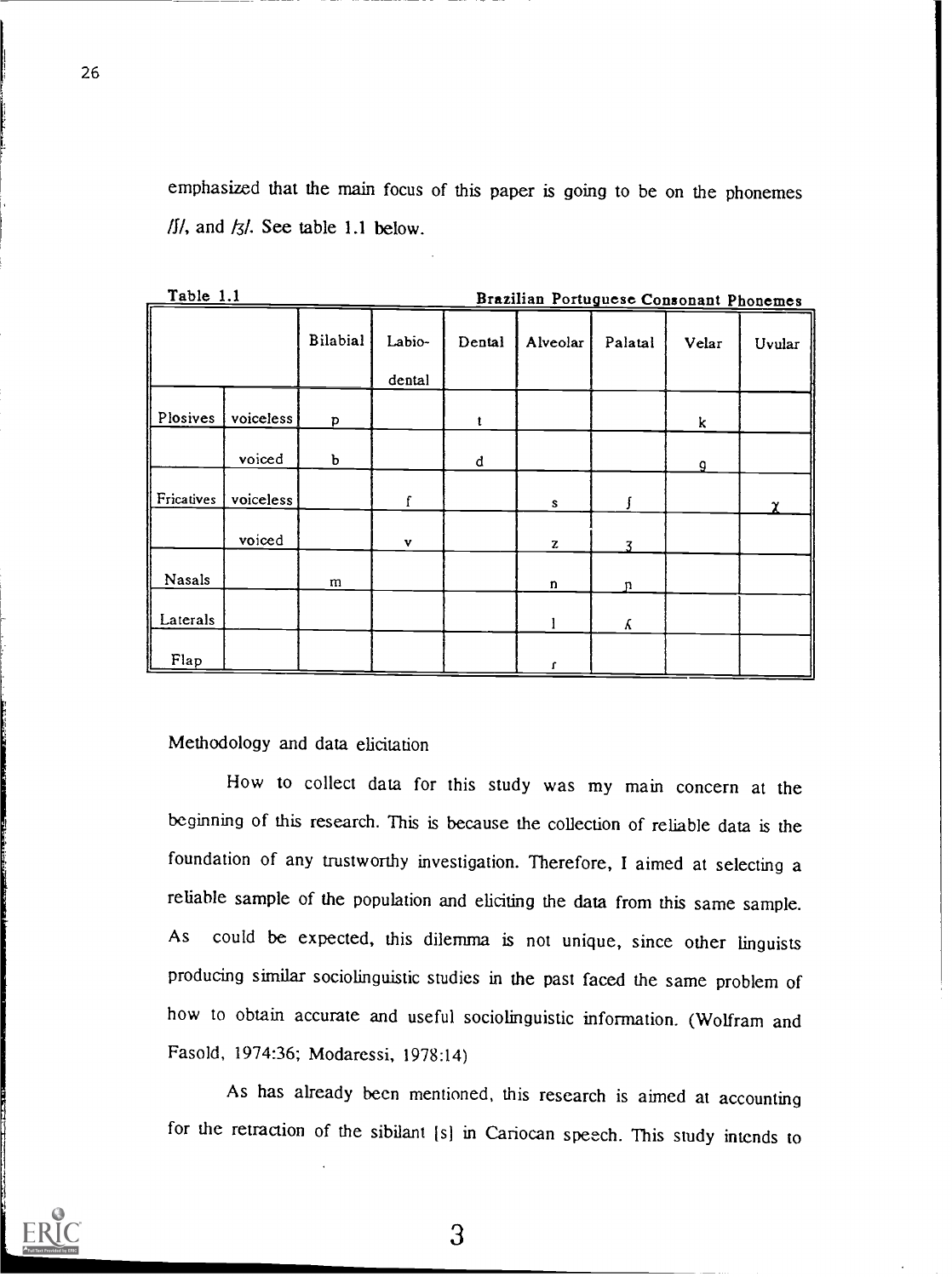relate this phenomenon to one or more social factors, if any correlation exists. However, in order to establish such a correlation, it was necessary to take an impartial look at the population of Rio de Janeiro and decide what portion of the population would yield more reliable data for this purpose. One thing had to be taken into consideration: the fact that the extralinguistic factors chosen to isolate the sample for this study were of crucial importance for the successful outcome of this research.

In particular, I decided to use the extralinguistic correlates age, education, and sex as the basis of this study. It is expected that both age and education combined mostly decide certain alternations that one might have in language use. Sex is also included as one of the correlates, for according to a variety of previous studies females are known to have different speech features from males.

After having decided what factors were to be used to isolate the population for this research, it was necessary to find a representative number of subjects within this same population. Following Labov's idea of random sampling method for selecting informants, I decided on this same methodology that had already been proved to be reliable in other works by authors like Wolfram and Fasold.

I decided on the sex correlate with its two cells (males and females), the use of level of college education for the education correlate, and the following groups for the age correlate: 18-25, 26-39, and over 40 years old. Plus, I also decided to have six informants for each cell using previous works of reliable researchers in the study of social dialects such as Wolfram & Fasold (1974:40), who require the use of at least five subjects for each cell.



4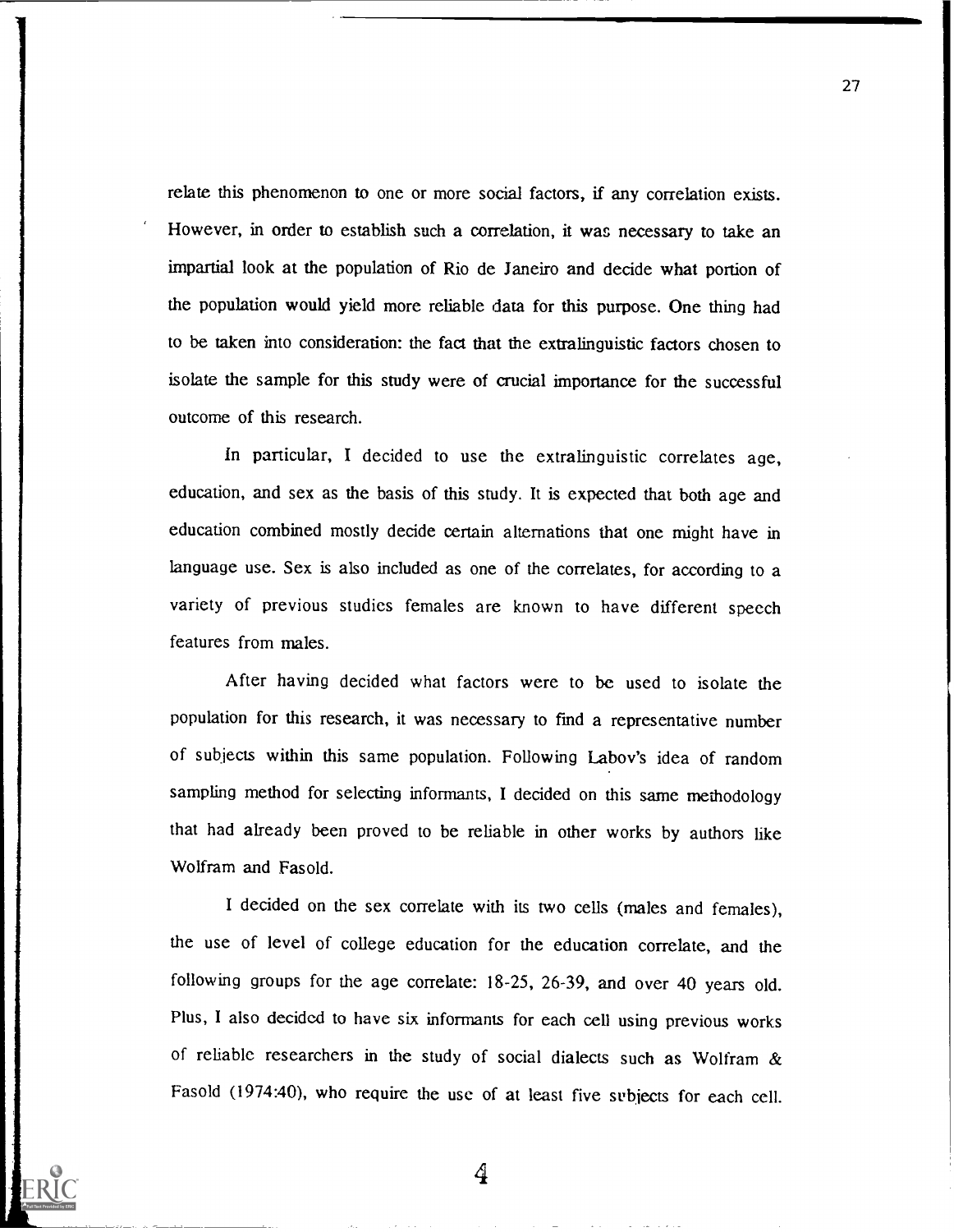See table 1.2 for the different combinations using the correlates chosen for this study.

| Table 1.2        | Level of College Education |               |  |  |
|------------------|----------------------------|---------------|--|--|
|                  | <b>MALE</b>                | <b>FEMALE</b> |  |  |
| 18-25 years old  |                            |               |  |  |
| 26-39 years old  |                            |               |  |  |
| over 40 yrs. old |                            |               |  |  |

Once this preliminary phase had been concluded, it was necessary to select the actual informants to be used in the study. Therefore, I contacted a large language institute in Rio de Janeiro with more than twenty branches throughout the city, and thousands of employees. I was granted permission to use a list of employees of the institution, from which most of the informants were randomly selected.

The research was conducted without many obstacles. Once the subjects were contacted, they were told what they were expected to do to  $coor$ <sup>-</sup>rate with this work. 75% of the subjects were selected from this establishment, while the remaining 25% were selected from the staff of the high school from which I graduated, and also from the staff of other companies I had access to.

In order to elicit the data, I used Labov's Sociolinguistic Patterns (1972), pp. 70-109, as the basis of the interview set up created to collect data from the informants. I divided my interviews into three parts following Labov's model. In addition, the average duration of each interview was fifteen minutes.



28

 $\overline{5}$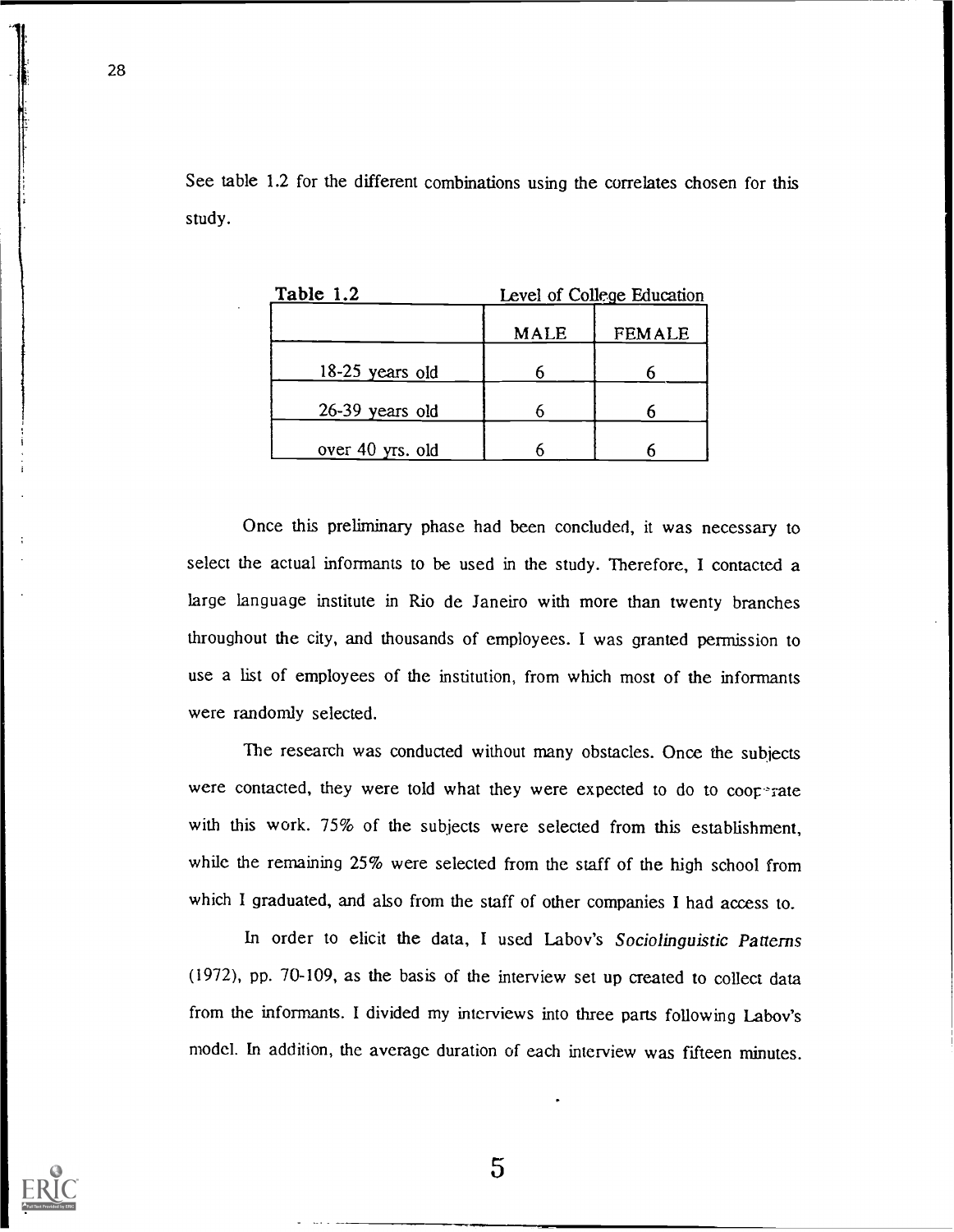These interviews were conducted over a period of three months throughout the summer of 1991 in the city of Rio de Janeiro, Brazil

In the first part, the informants were to read a vocabulary list which contained thirty words with the phonological features being studied. This list was composed of high frequency words that I chose with the help of Brazilian newspapers, comic books, and dictionaries.

In the second part of the interview, the subjects were to read a passage which contained twenty-eight out of the thirty words in the vocabulary list. It should be pointed out that this text was composed after the vocabulary list had been chosen. The idea was to create a passage with as many words as possible from the vocabulary list, so that a comparison could be made between the production of the words in two different environments.

In the third part, both the interviewer and the interviewee were to engage in free conversation. At the beginning of the conversation, I was the one who carried the topic to give the subject some time to relax and use a style of speech that was expected to be as casual as possible. Later, I would let the interviewee carry the conversation. However, I would from time to time ask questions about the events being told in order to try to have the informant use a relaxed and informal speech style.

Each of the three parts of the interviews aimed at a different style of speech. As suggested by Labov (1972), the more formal the social context is, then the more formal the speech will be. Therefore, I expected to be exposed to a more formal speech style during the reading of the vocabulary list, to a sort of formal and casual style during the reading passage, and to an even more casual style during the free conversation. These expectations are in

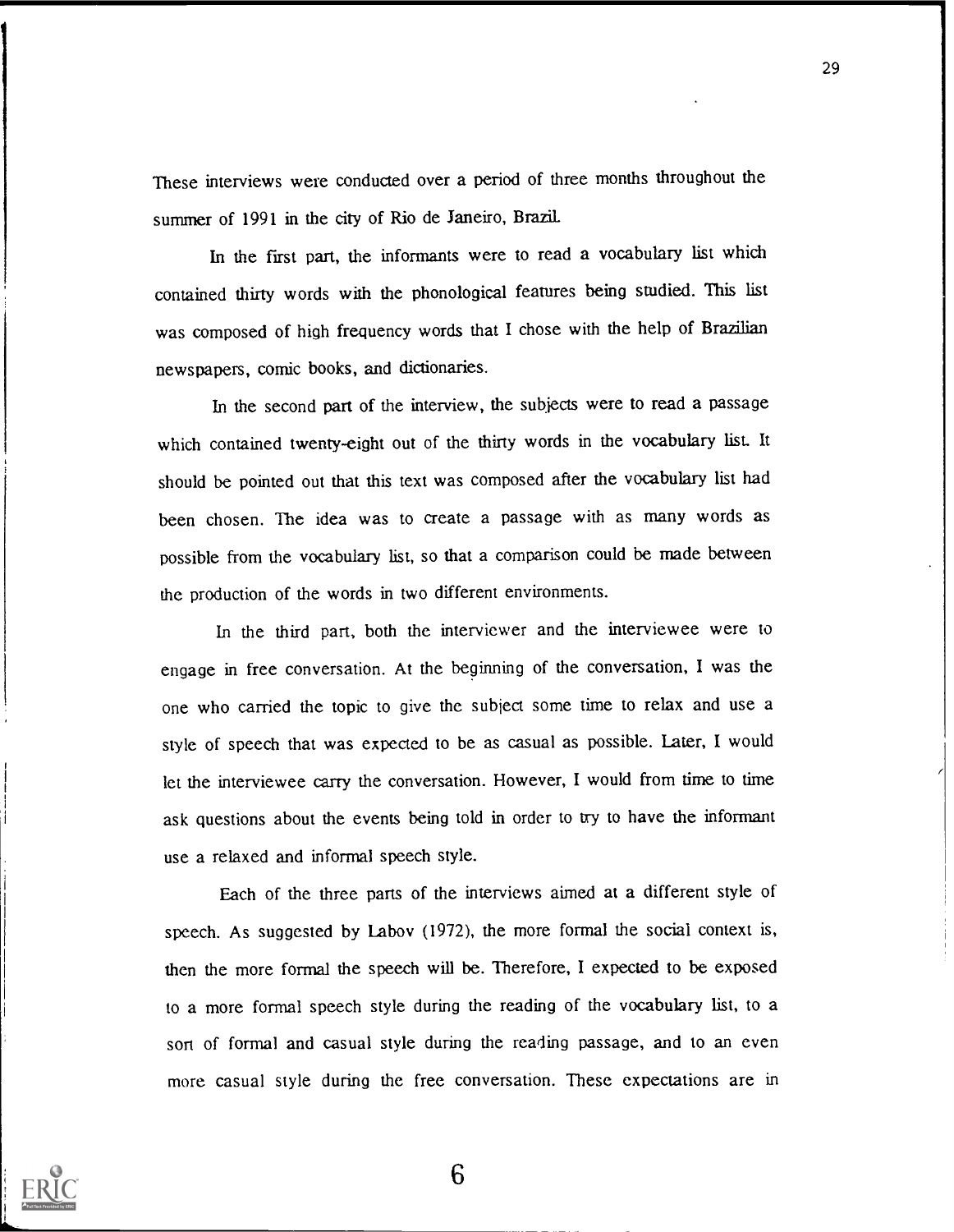agreement with Labov's idea of having a hypothetical stylistic continuum with casual style at one end and formal style at the other. This same idea has also been used by other fieldworkers besides Labov.

All the interviews were entirely tape-recorded with the written consent of the participants, and all the three parts of the interview were later transcribed. There was an interval of not more than 30 seconds to 1 minute between each two parts of the interview. Since I am focusing my work on specific phonological features, I decided to use mixed phonetic transcription in this study. Therefore, I only phonetically transcribed the words' and sentences' fragments which contained the feature being studied: diferente [d3i]feren[tʃi] 'different', mas eu vi meu tio ma[zew] vi meu [tʃi]o 'but I saw my uncle'.

Data analysis

30

For the sake of clarification, I provide tables containing results in numbers as well as in correspondent percentages. Following each table, I give a statistical analysis of the relevant data presented in the table comparing and contrasting all matching possibilities regarding the main correlates sex and age. T-scores are calculated to test the hypotheses that mean retraction increases from list to text, from text to conversation, and from list to conversation for various age/sex cohorts. T-scores are also calculated for statistically significant differences in retraction within environments by sex and age.

T-test scores indicate that the difference in the totals between environments, disregarding any difference in sex or age supporting the theory that women retract more than men do, is statistically significant at the  $10\%$ 

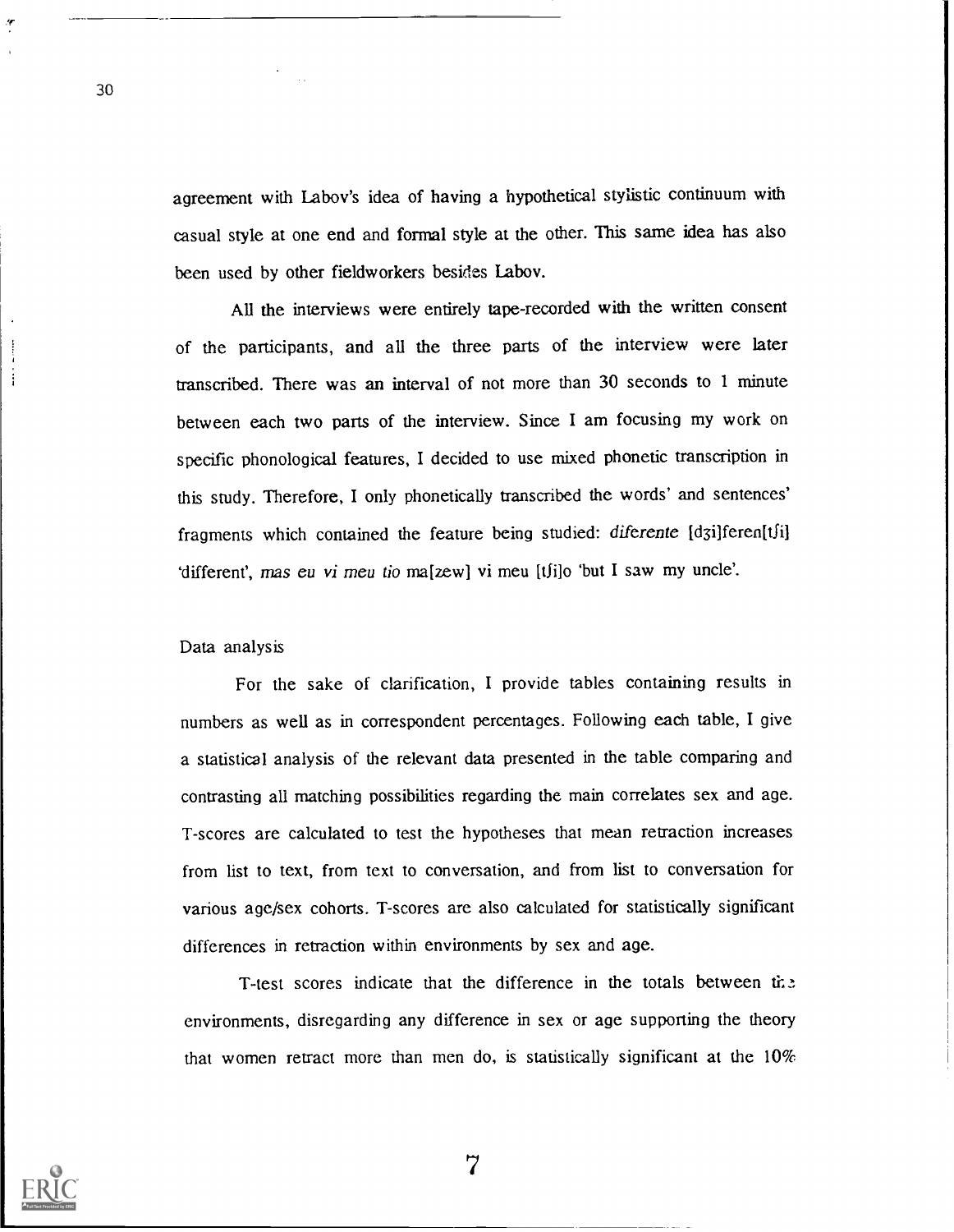level. The calculated t values for retraction are: 5.25 (list-text), 1.35 (listconversation), and 6.16 (text-conversation). The critical t value is 1.29.

When I first chose retraction of the sibilants [s] and [z] in Cariocan speech, I had in mind that the only allophones of /s/ would be the retracted voiceless postal-alveolar [1] and its voiced counterpart [3]. I did in fact find that some people will actually produce the alveolar fricatives [s] and [z] sometimes, and the postal-alveolar fricatives [f] and [3] other times. However, I also discovered that instead of only retracting [s] and [z] to a postal-alveolar position, some of the informants would also retract them sometimes further into either a uvular fricative [ $\chi$ ], or other times [ $\emptyset$ ], mas [ma $\chi$ ] or [ma $\emptyset$ ] but. Besides, some informants would also produce the allophone [z] any time that there was a word boundary in which there was a word ending in the phoneme [s] preceded by a vowel sound and in which the following word started with a vowel sound, mas eu [mazew] 'but I'.

For the purpose of this study I discuss all the above possibilities as actual instances of retraction of the sibilants [s] and [z], but perform statistical analysis only in the occurrences without variants. Whenever presenting the numbers and correspondent percentages, I indicate what percentage is due to non-retraction, and what percentage is due to some other phenomena including the production of the uvular fricative  $[\chi]$ ,  $[\emptyset]$ , or the sibilant  $[z]$  in word boundary. And I also give the percentage of actual retraction.

For the sake of clarity, I ought to point out that in Portuguese the sibilants [s] and [z] can be represented in writing by different symbols like s, ss, ch, x, among others. However, not all environments yield opportunities for retraction. I believe that the fact that these sibilants have different written



 $\delta$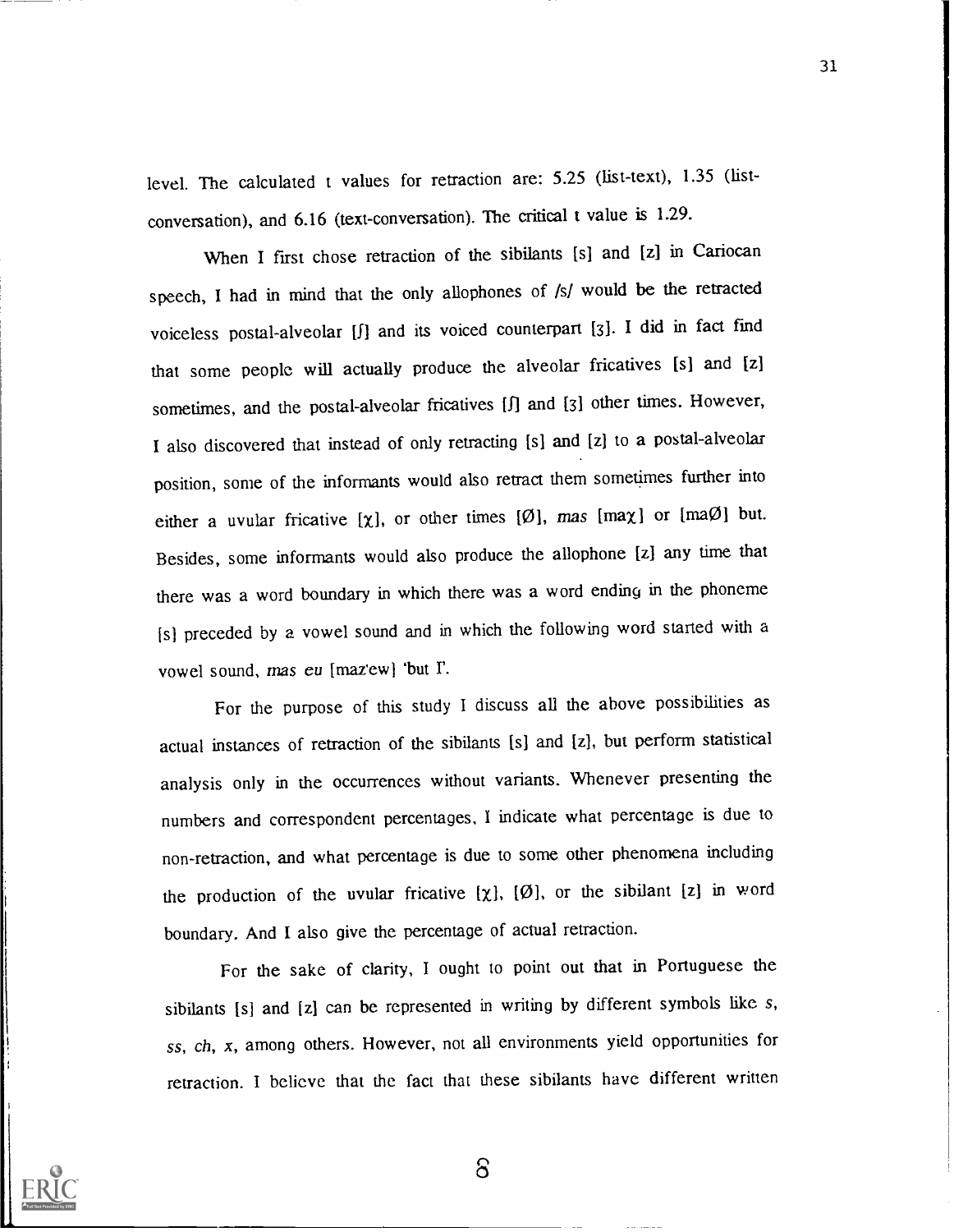representations is an indication that some time in the history of Portuguese there was a merging of different sounds into these sibilants in some environments, causing distinctions among them to be neutralized in most environments. But this distinction was preserved by the written form and in the behavior of the sibilants in retraction environments. Therefore, this work does not deal with words using all the different forms to represent the sibilants being studied here, because not all the words with written sibilants allow for retraction.

Now, I look at the two sex cells (male and female) without regard to the influence of the age groups in the process of retraction. Since voicing does not appear to play a crucial role in the outcome of retraction, I do not take it into consideration.

When one looks at the vocabulary list, one sees that both males and females have 180 opportunities each to retract, out of which all of the different informants regardless of sex produce 164 (91.11%) retraction as a group. When looking at the passage, one can see that both men and women have 198 opportunities to retract; however, this time the male subjects retract 191 (96.46%) times, while the female subjects retract 195 (98.48%) times. This difference in retraction rate between men and women is somehow expected when one moves from a more formal speech style to a less formal one, since women tend to be more sensitive to language variations than men.

Once one looks at the free conversation part, one expects to see a raising in retraction, for this section is supposed to bring out the less formal speech style in any of the informants. Indeed, if one accepts as opportunities for retraction only those that allow a contrast between retraction and non-



32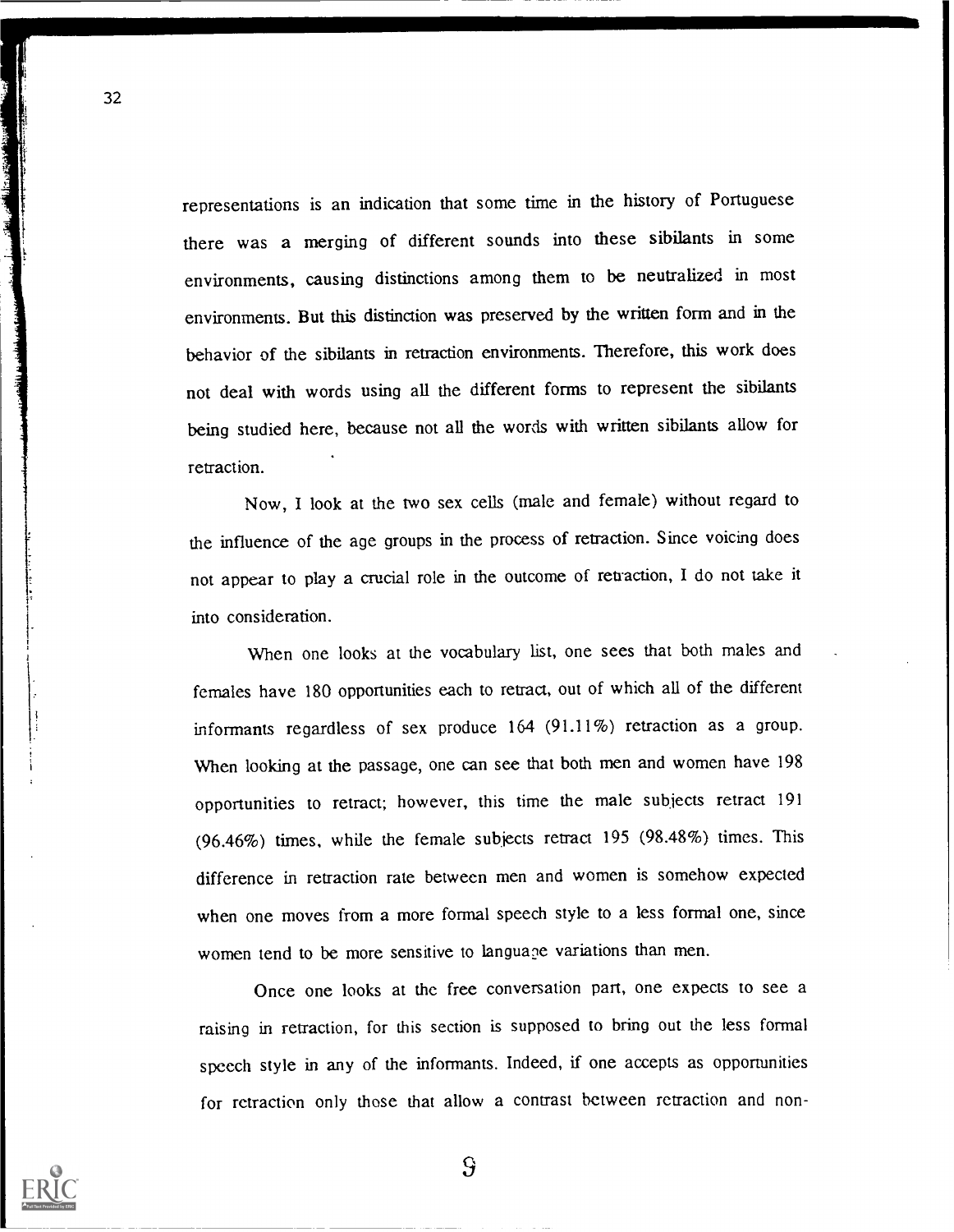retraction, the production of retraction does raise. At this point, men produce 737 opportunities to retract, and they retract 730 (99.05%) times, while the women produce 722 opportunities out of which they retract 721 (99.86%) times. See table 1.3 below.

| TROIG T.S.       |             |        |             |        |              |        |
|------------------|-------------|--------|-------------|--------|--------------|--------|
|                  | <b>LIST</b> |        | <b>TEXT</b> |        | CONVERSATION |        |
|                  | М           | F      | M           | F      | M            | F      |
| $\parallel$ OPP  | 180         | 180    | 198         | 198    | 737          | 722    |
| $\parallel$ REAL | 164         | 164    | 191         | 195    | 730          | 721    |
| $\%$             | 91.11%      | 91.11% | 96.46%      | 98.48% | 99.05%       | 99.86% |

Retraction Males and Females

T-test scores indicate that the difference between individuals of different sexes within the same environment is not statistically significant at the 10% level. The calculated t values for table 1.3 are: 0 (male-female list), 1.18 (male-female text), and -0.29 (male-femely conversation). The critical t value is 1.31.

T-test scores indicate that the difference between individuals of the same sex from the different environments is, with one exception, all statistically significant at the 10% level. The calculated t values for table 1.3 are: 3.37 (list-text males), 3.97 (list-text females), 0.93 (list-conversation males), 1.36 (list-conversation females), 6.05 (text-conversation males), and 3.56 (text-conversation females). The critical t value is 1.31.

However, if one considers the production of other allophones like  $[\chi]$ ,  $[Ø]$ , and  $[z]$  at word boundaries as opportunities to retract, one does not see



 $\overline{10}$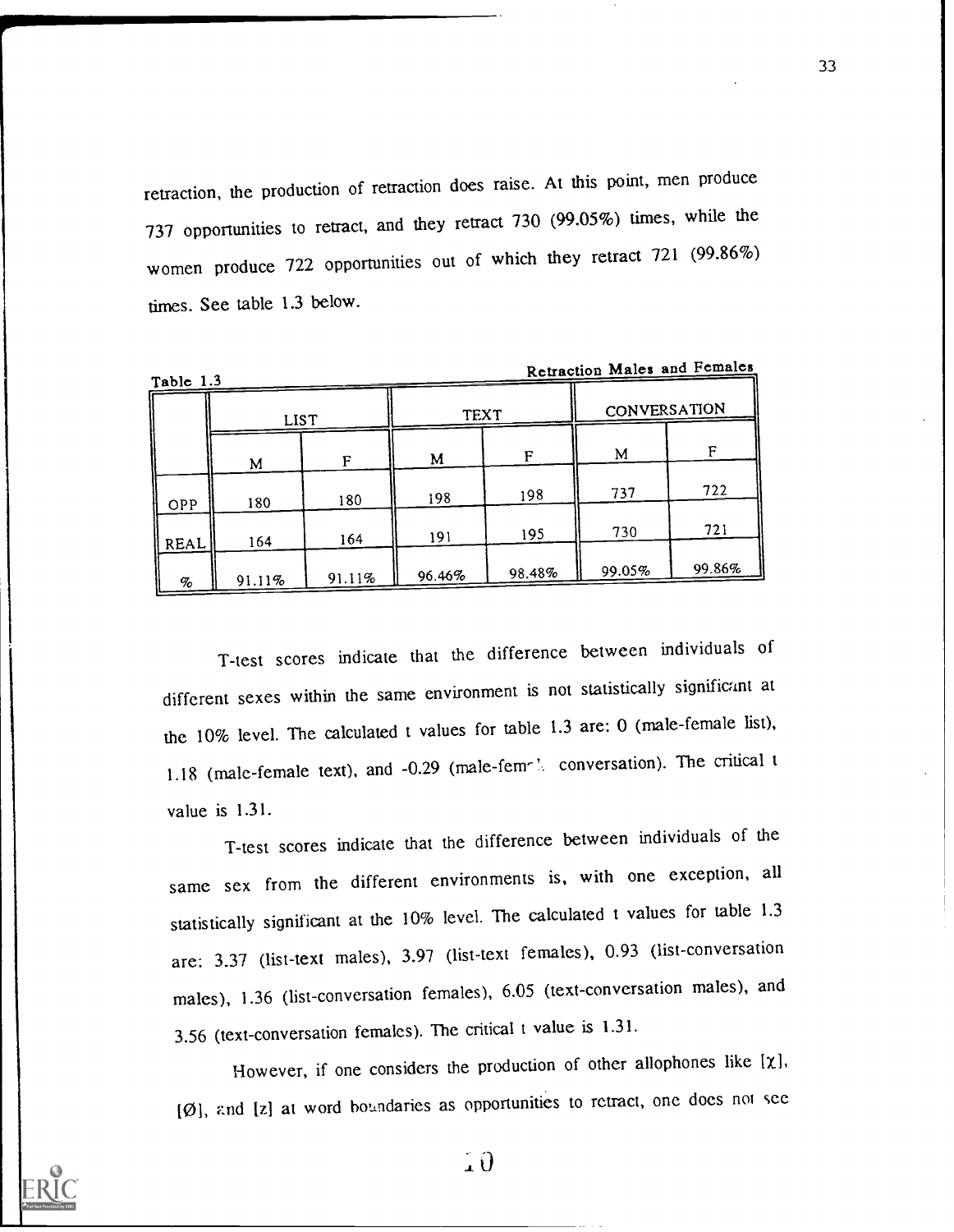an increase in the retraction rate as one looks at the free conversation. Instead, there is a decrease in retraction since men only retract 730 (79.17%) times out of 922 opportunities. In 185 (20.07%) of the remaining opportunities, the male subjects produce one of the other allophones, and the other 7 (0.76%) times these informants do not retract at all.

When one uses the same procedure to analyze the females' performance, one notices that the outcome is similar to the males'. Here, the females have 812 opportunities to retract., out of which they only retract 722 (88.92%) times. In 89 (10.96%) of the remaining opportunities, the women produce one of the other allophones, and only once (0.12%) they do not retract at all. See table 1.4 below.

| Table 1.4            |        | Conversation |
|----------------------|--------|--------------|
|                      | М      | F            |
| <b>OPPORTUNITIES</b> | 922    | 812          |
| <b>REALIZATIONS</b>  | 730    | 722          |
| % OF REALIZS.        | 79.17% | 88.92%       |
| OTHER PRODUCTIONS    | 185    | 89           |
| % OF OTHER PRODUCS   | 20.07% | 10.96%       |
| NON-RETRACTION       |        |              |
| % OF NON-RETRACT.    | 0.76%  | 0.12%        |

Now, I consider retraction among the different age groups without taking into account the sex difference among the informants. As one considers

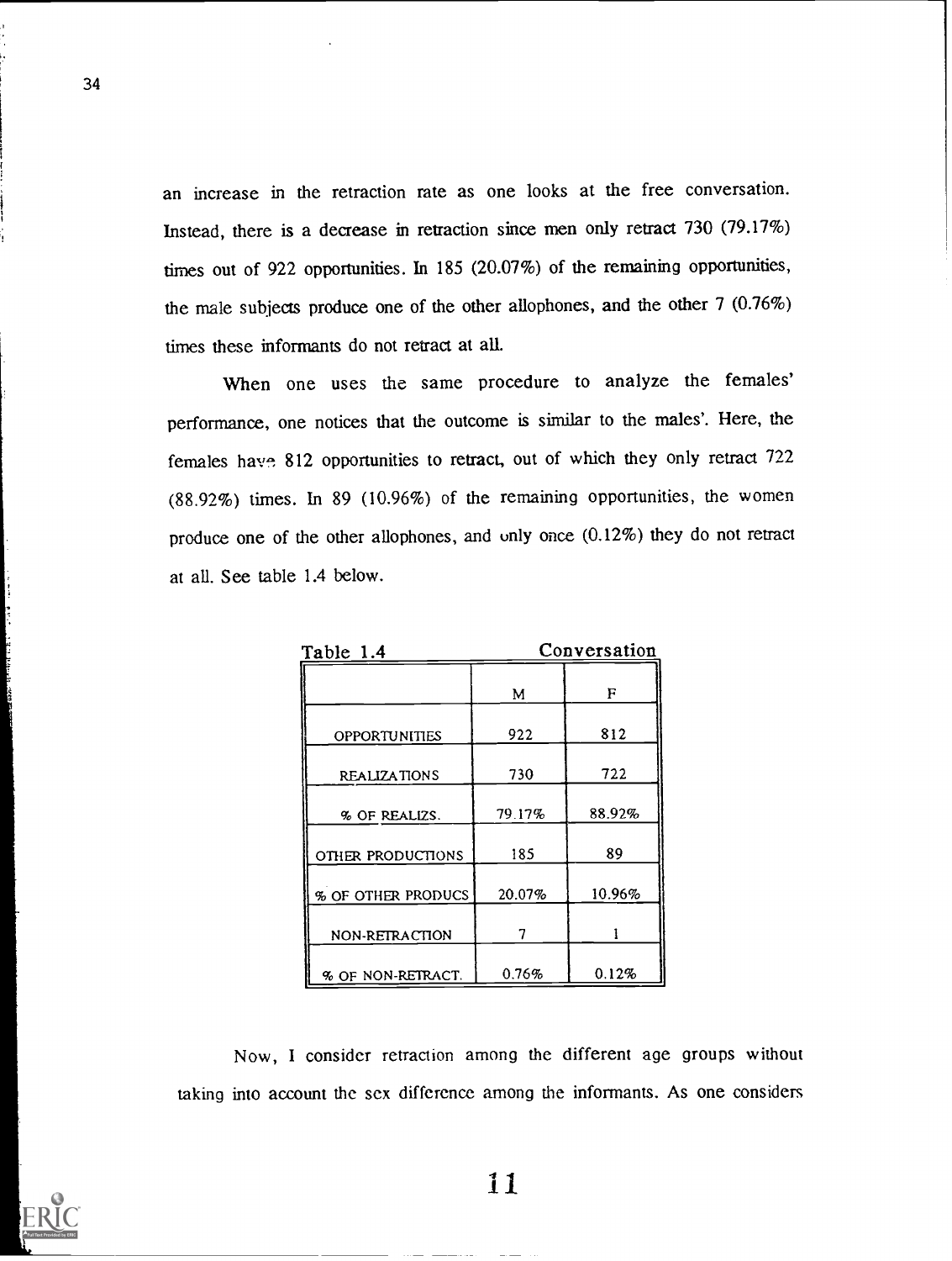the subjects from the age group 18-25, one notices that out of the 120 opportunities that the informants have they retract 116 (96.66%) of them. If one looks at the results of this same age group in the text, one notices that the subjects produce 129 (97.73%) opportunities out of 132 possible ones. This increase in retraction is again expected in moving from a more formal speech style to a less formal one.

Once one goes a the free conversation, one expects to see a rise in the percentage of retraction. If one only looks at the opportunities that allow a contrast between retraction and non-retraction, one notices that the informants of the age group 18-25 retract 100% of the 396 opportunities that they are given. Therefore:, the hypothesis of an increase in the rate of retraction as one moves from a more formal to a less formal speech style still holds at this point of the data analysis. See table 1.5 below.

| 1.1 SIOR 1  |        |             | $A$ ge Oluup 10-22 |  |
|-------------|--------|-------------|--------------------|--|
|             | LIST   | <b>TEXT</b> | CONV.              |  |
| <b>OPP</b>  | 120    | 132         | 396                |  |
| <b>REAL</b> | 116    | 129         | 396                |  |
| $\sigma$    | 96.66% | 97.73%      | 100%               |  |

Table 1.5 Age Group 18-25

T-test scores indicate that the difference between individuals within the age group 18-25 from different environments is statistically significant at the 10% level. The calculated t values for table 1.5 are: 3.46 (list-text), 1.39 (listconversation), and 4 (text-conversation). The critical value is 1.32.

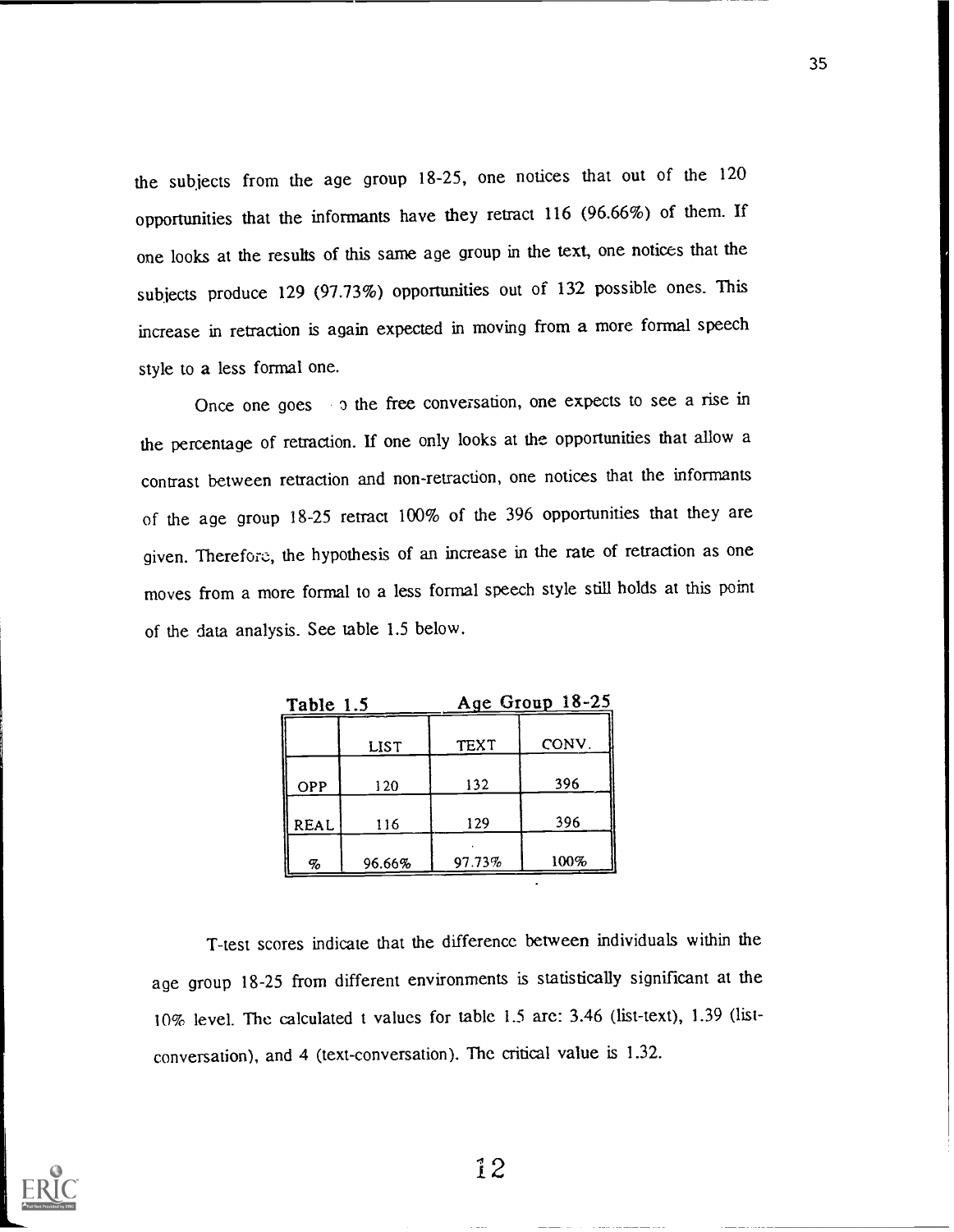However, if one looks at the production of other allophones like  $[\chi]$ , [0], and [z] at word boundaries as opportunities to retract, the retraction rate decreases as one moves to the free conversation part. Here, the informants are given 492 opportunities to retract out of which they retract 396 (80.49%) times. In the remaining 96 (19.51%) opportunities the subjects produce one of the other allophones shown above. See table 1.6 below.

| ----                           |              |
|--------------------------------|--------------|
|                                | CONVERSATION |
| <b>OPPORTUNITIES</b>           | 492          |
| REALIZATIONS                   | 396          |
| % OF REALIZATIONS              | 80.49%       |
| OTHER PRODUCTIONS              | 96           |
| $\parallel$ % of other produc. | 19.51%       |

Table 1.6 Age Group  $18/25$  w/Var.

When one looks at the following age group (26-39), one notices a similar phenomenon to the one in the previous age group. In the vocabulary list, these informants have 120 opportunities to retract and they retract 105 (87.50%) of those. If one looks at the text, one sees that the subjects produce 130 (98.48%) opportunities out of 132 possibilities. Again an increase in retraction rate can be seen in this cell.

Then, moving into the free conversation cell one expects to see another increase in the retraction rate. Such an expectation is somewhat met, for even though the percentage is very similar (98.46%), we ought to consider the significant number of opportunities that the informants are given. At this point

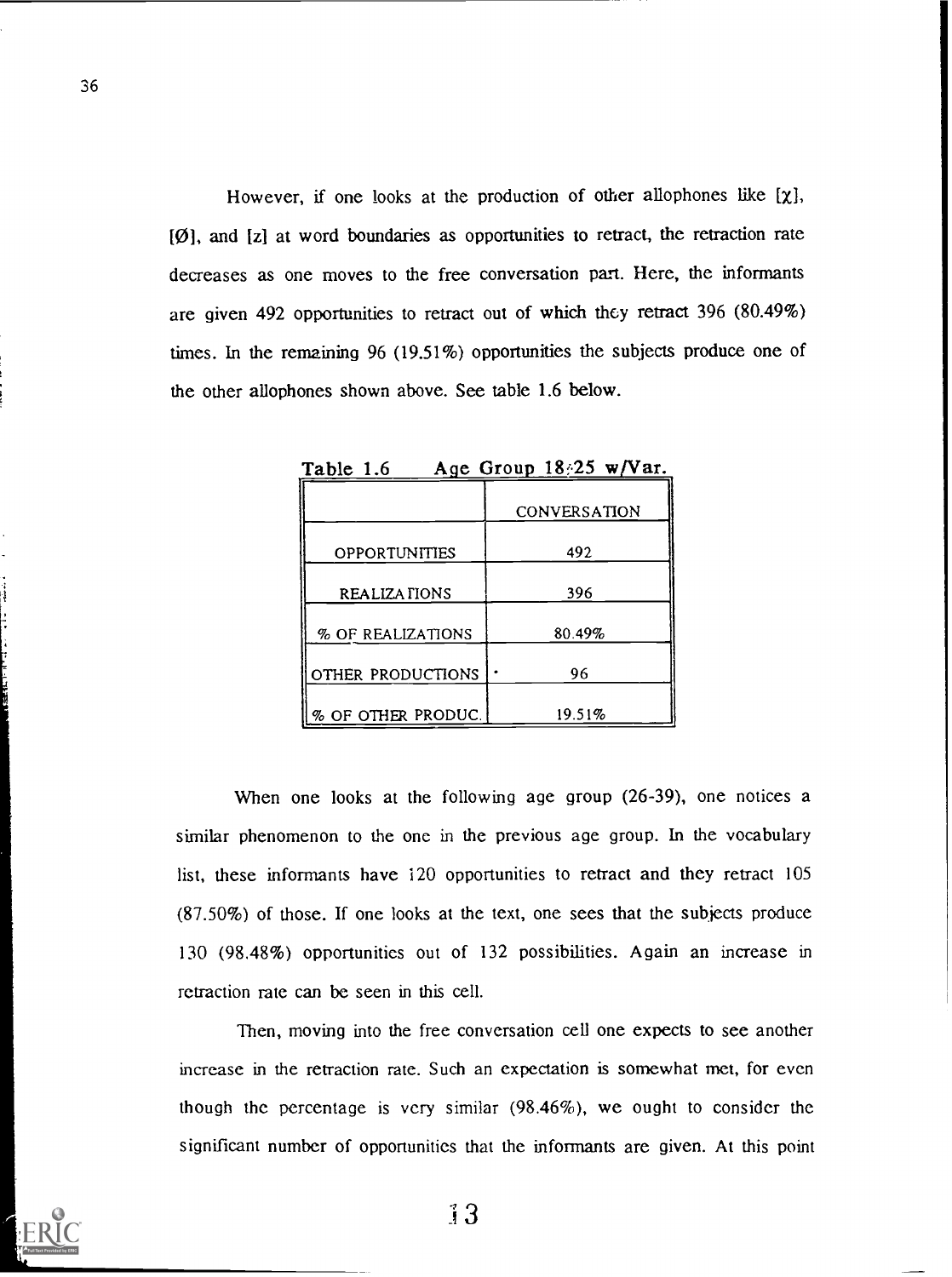considering only the opportunities that allow for a contrast between retraction and non-retraction, the subjects retract 449 times out of 457 possibilities that they have. See table 1.7 below.

| Table 1.7           |             | Age Group 26-39 |        |  |
|---------------------|-------------|-----------------|--------|--|
|                     | <b>LIST</b> | <b>TEXT</b>     | CONV.  |  |
| OPP                 | 120         | 132             | 457    |  |
| REAL                | 105         | 130             | 449    |  |
| $\emph{q}_\emph{o}$ | 87.5%       | 98.48%          | 98.46% |  |

T-test scores indicate that the difference between individuals in the age group 26-39 in different environments is, with one exception, statistically significant at the 10% level. The calculated t values for table 1.7 are: 2.80 (list-text), -0.004 (list-conversation), and 3.06 (text-conversation). The critical t value is 1.32.

However, if one considers the production of the other possible allophones  $[\chi]$ ,  $[\emptyset]$ , and  $[z]$  at word boundaries as opportunities to retract, once more the retraction rate drops in the free conversation just as in the previous age group. Here, the subjects produce 551 chances to retract, and they retract 449 (81.67%) of them. In 94 (17.06%) of the remaining 101 opportunities, these informants produce one of the other possible allophones presented above. And in the remaining  $7(1.27%)$  opportunities, no retraction takes place. See table 1.8 below.

 $\frac{7}{4}$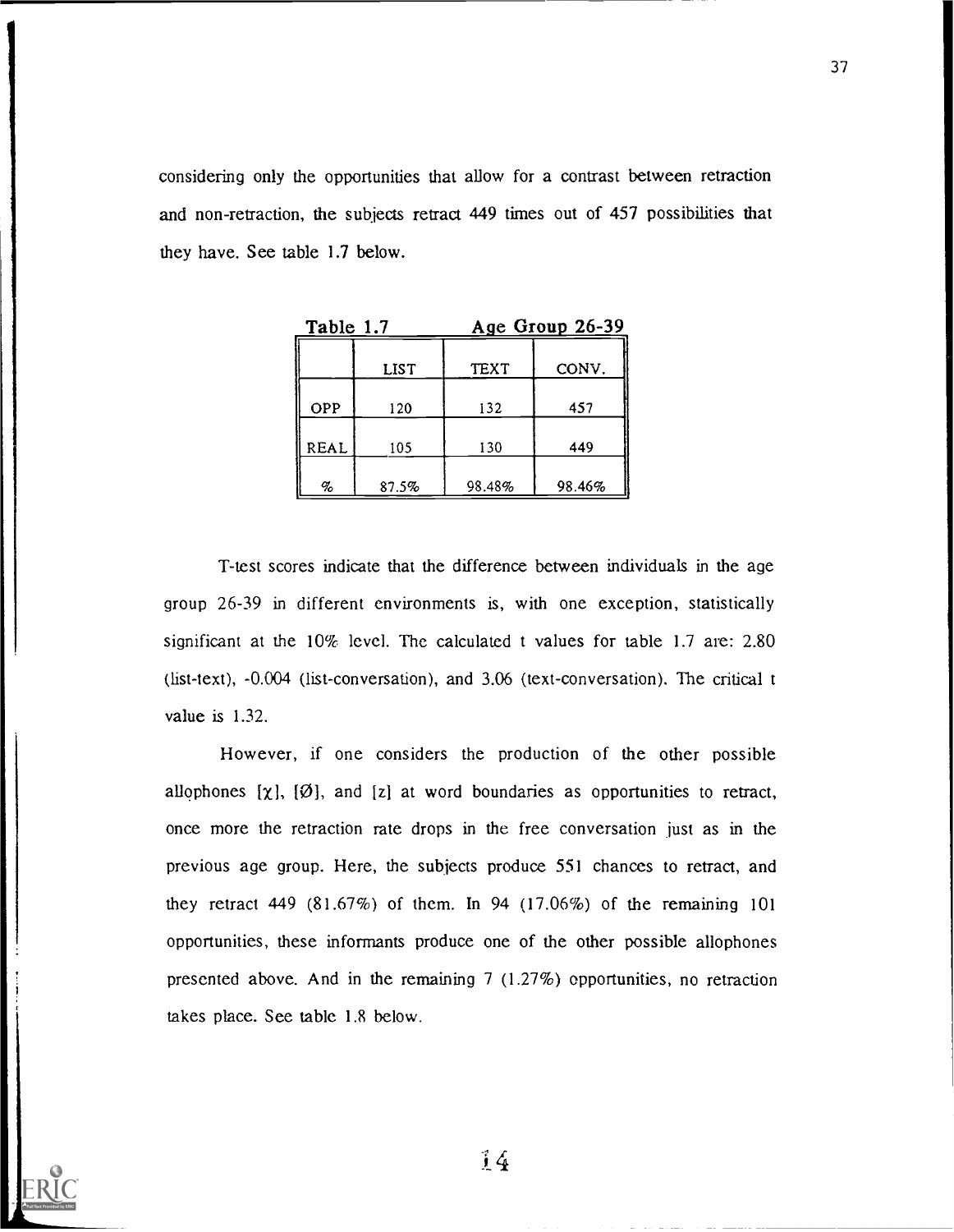| Table 1.8<br>Age Group 26-39 w/Var. |                     |  |  |  |
|-------------------------------------|---------------------|--|--|--|
|                                     | <b>CONVERSATION</b> |  |  |  |
| <b>OPPORTUNITIES</b>                | 551                 |  |  |  |
| REALIZATIONS                        | 149                 |  |  |  |
| % OF REALIZATIONS                   | 81.67%              |  |  |  |
| OTHER PRODUCTIONS                   | 94                  |  |  |  |
| % OF OTHER PRODUC.                  | 17.06%              |  |  |  |
| NON-RETRACTION                      | 8                   |  |  |  |
| % OF NON-RETRACT.                   | $1.27\%$            |  |  |  |

As one approaches the last age group (over 40 yrs. old), one notices that the retraction rate increases in a way similar to its increase in the previous age groups. It happens once one moves from a more formal speech style (vocabulary list) to a less formal speech style (free conversation). In the vocabulary list, the informants retract 107 (89.17%) opportunities out of the 120 possibilities that they have. In the text, the subjects produrg 127 (96.21%) opportunities out of 132 possibilities.

During the free conversation, there is an increase in the retraction rate if one considers as opportunities only those which allow a contrast between retraction and non-retraction. Here, the informants have 606 opportunities and they retract 100% of them. See table 1.9 below.



38

繁荣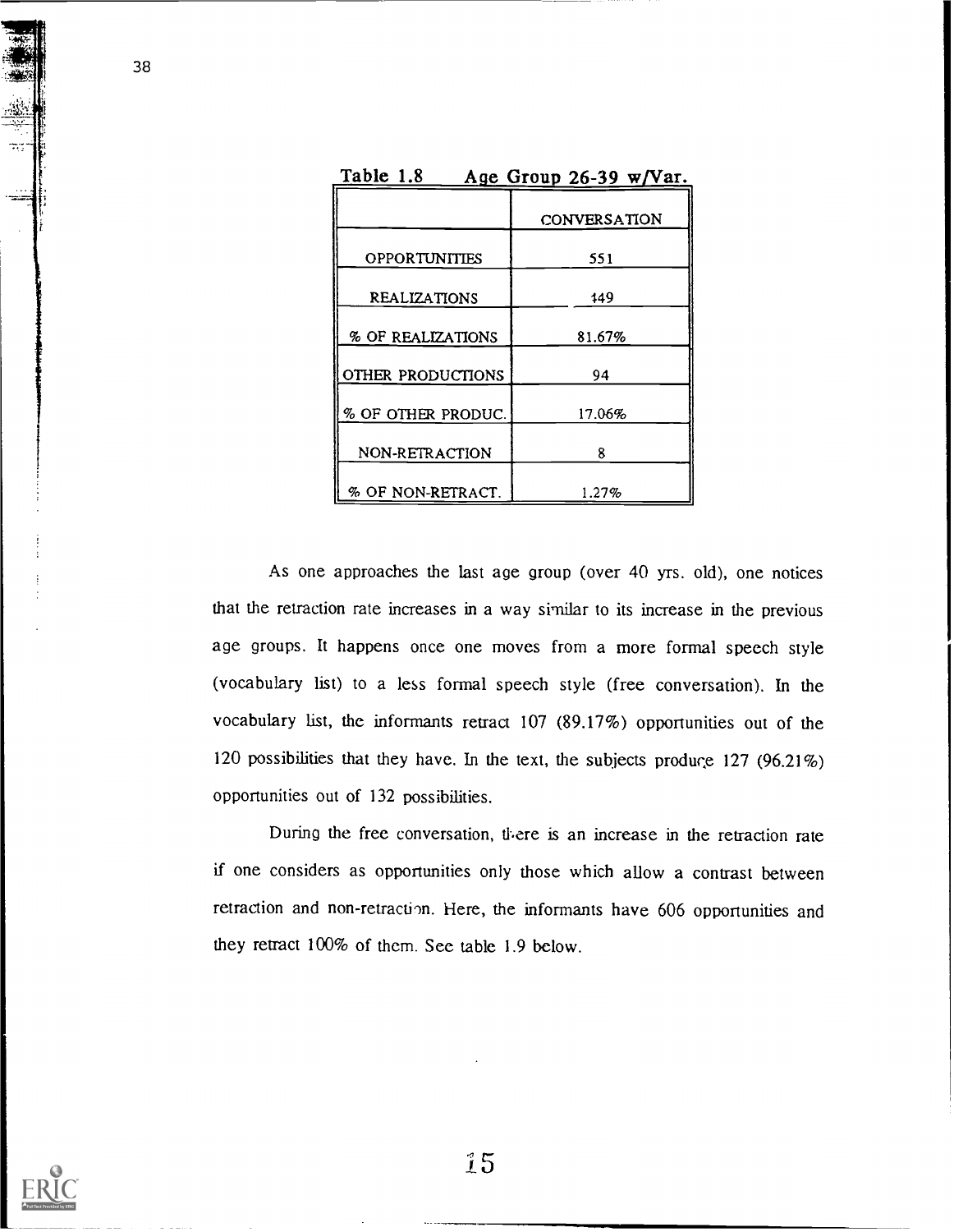| Table 1.9   |        |        | Age Group Over 40 |
|-------------|--------|--------|-------------------|
|             | LIST   | TEXT   | CONV.             |
| OPP         | 120    | 132    | 606               |
| <b>REAL</b> | 107    | 127    | 606               |
| %           | 89.17% | 96.21% | 100%              |

T-test scores indicate that the difference between individuals in the age group over 40 yrs. old in different environments is statistically significant at the 10% level. The calculated t values for table 1.9 are: 3.71 (list-text), 2.16 (listconversation), and 4.17 (text-conversation). The critical t value is 1.32.

However, if one considers the production of the other possible allophones  $[\chi]$ ,  $[\emptyset]$ , and  $[z]$  at word boundaries as possibilities for retraction, once again the retraction rate drops at this part as it did in the two previous age groups. The informants have 691 opportunities to retract, and they only retract 606 (87.70%) of them. The remaining 85 (12.30%) opportunities are produced as one of the other allophones mentioned above. See table 1.10 below.

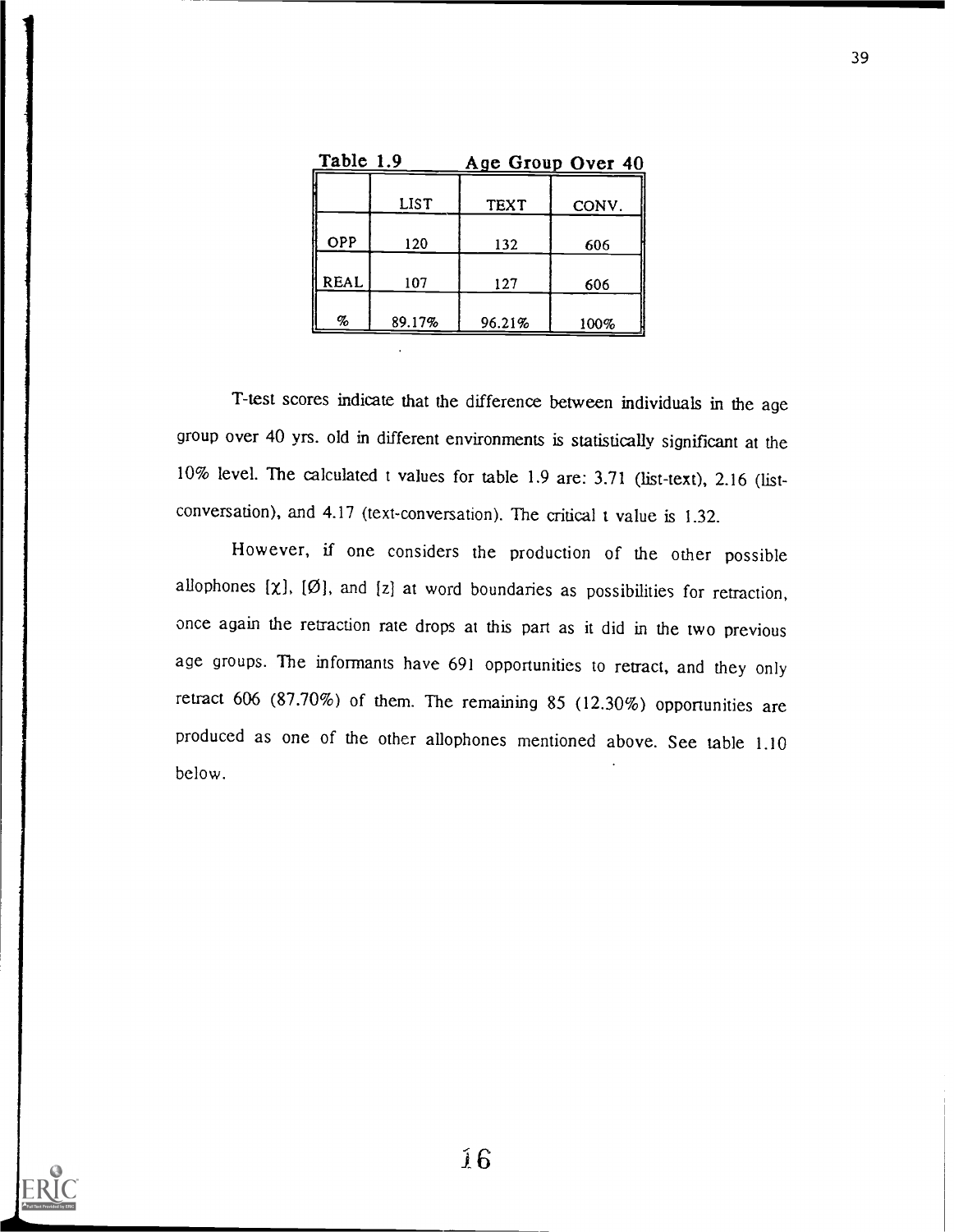|                      | Table 1.10 Age Group Over 40 w/ Var |  |  |  |  |
|----------------------|-------------------------------------|--|--|--|--|
|                      | CONVERSATION                        |  |  |  |  |
| <b>OPPORTUNITIES</b> | 691                                 |  |  |  |  |
| <b>REALIZATIONS</b>  | 606                                 |  |  |  |  |
| % OF REALIZATIONS    | 87.70%                              |  |  |  |  |
| OTHER PRODUCTIONS    | 85                                  |  |  |  |  |
| % OF OTHER PRODUC.   | 12.30%                              |  |  |  |  |

If one looks at table .1.11 below, one can see, in a more explanatory way, the difference in retraction without counting the variants among individuals in the different age groups within the same environments.

Table 1.11 Retraction Different Age Groups without Variants

|            |           | <b>LIST</b> |            |                 | <b>TEXT</b> |           | CONVERSATION |           |            |  |
|------------|-----------|-------------|------------|-----------------|-------------|-----------|--------------|-----------|------------|--|
| <b>AGE</b> | $18 - 25$ | $26 - 39$   | over $40h$ | $18 - 25$       | $26 - 39$   | over $40$ | $18 - 25$    | $26 - 39$ | over $401$ |  |
| OPP        | 120       | 120         | 120        | 132             | 132         | 132       | 396          | 457       | 606        |  |
| REAL       | 116       | 105         | 107        | 129             | 130         | 127       | 396          | 449       | 606        |  |
| %          | 96.66%    | 87.5%       |            | 89.17%   97.73% | $98.48\%$   | 96.21% l  | 100%         | 98.46%    | 100%       |  |

T-test scores indicate that the difference between individuals in the different age groups within the same environment is not statistically significant at the 10% level. The calculated t values for these different age groups arc: 1.06 (18-25/26-39 list), -0.39 (18-25/26-39 text), 0.44 (18-25/26-39 conversation), 1.25 (18-25/over 40 list), 0.63 (18-25/over 40 text), 0 (18-



40

 $\begin{array}{c}\n\frac{1}{2} & \frac{1}{2} & \frac{1}{2} & \frac{1}{2} \\
\frac{1}{2} & \frac{1}{2} & \frac{1}{2} & \frac{1}{2}\n\end{array}$ 

- - -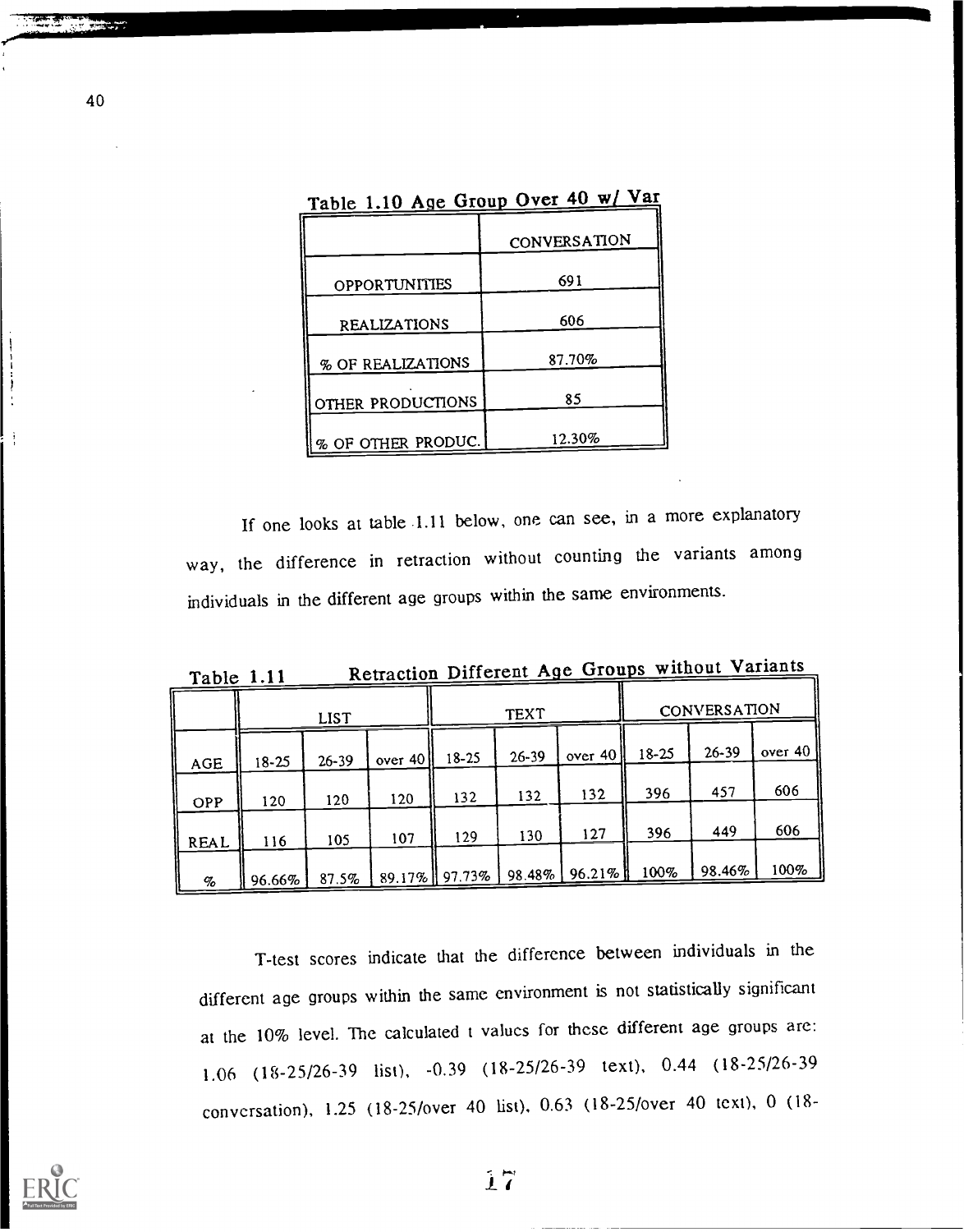25/over 40 conversation), -0.18 (26-39/over 40 list), 1.12 (26-39/over 40 text), and -0.44 (26-39/over 40 conversation). The critical t value is 1.32.

Now, I look at retraction taking into account both sex and age correlates. As one looks at the age group 18-25, one sees that in the list all the informants have 60 opportunities to retract. Here, the males retract 100% of the possibilities. However, the females only retract 56 (93.33%) opportunities. These results may lead one to think that males tend to retract more than females, but when one looks at the text one sees that the females retract more than males this time. The males retract 64 (96.96%) opportunities out of 66 possible ones, while the females retract 65 (98.48%) oppoiunities out of the same possible number of retraction. Since the retraction rate increases as one moves from the list to the text, it is expected that this rate increases once more as one looks at the free conversation.

Indeed, it does happen if one takes into consideration only those opportunities which allow for a contrast between retraction and non-retraction. Here, men retract 100% of the opportunities that is equivalent to 112 possibilities. At this point, women also retract 100% of their opportunities, equivalent to 284 possible productions. See table 1.12 below.

| Table |  | 1.12 |  |
|-------|--|------|--|
|       |  |      |  |

Age Group 18-25 Yrs. Old

| $14010$ $1.14$ |             |        |             |        |              |      |
|----------------|-------------|--------|-------------|--------|--------------|------|
|                | <b>LIST</b> |        | <b>TEXT</b> |        | CONVERSATION |      |
|                |             | F      | M           | F      | M            |      |
|                | M           |        |             |        | 112          | 284  |
| OPP            | 60          | 60     | -66         | 66     |              |      |
| REAL           | 60          | 56     | 64          | 65     | 112          | 284  |
| %              | 100%        | 93.33% | 96.96%      | 98.48% | 100%         | 100% |

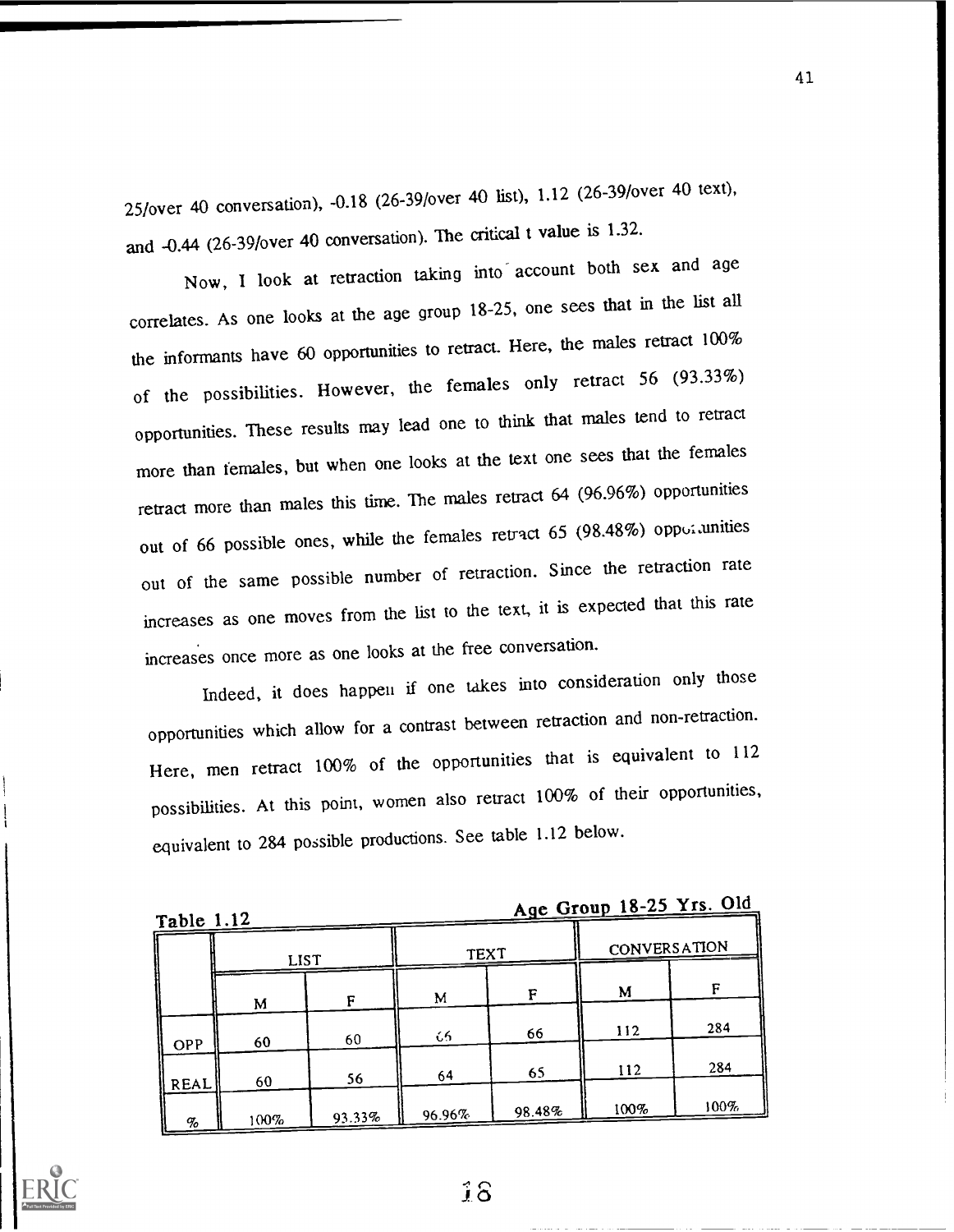T-test scores indicate that the difference between individuals of different sexes within the age group 18-25 and in the same environment is not statistically significant at the 10% level. The calculated t values for this age group are: -1 (male-female list), 0.2 (male-female text), and 0 (male-female conversation). The critical t value is 1.48.

T-test scores indicate that the difference between individuals of the same sex within the age group 18-25 in all the different environments is not statistically significant at the 10% level.. The calculated t values for this age group are: -1 (list-text males), 1 (list-text females), 0 (list-conversation males), <sup>1</sup> (list-conversation females), <sup>1</sup> (text-conversation males), and <sup>1</sup> (textconversation females). The critical t value is 1.37.

However, when one looks at the production of the other possible allophones  $[\chi]$ ,  $[\emptyset]$ , and  $[z]$  at word boundaries as possibilities for retraction, retraction rate drops during free conversation. This time, the male informants have 165 opportunities to retract and they only retract 112 (67.87%) of them, while the remaining 53 (32.13%) opportunities are produced as one of the other possible allophones already mentioned above. Even though the females also drop their retraction rate during the free conversation, it is not as drastic as the males'. Here, women have 327 opportunities to retract and they produce 284 (86.85%) retractions, while the remaining 43 (13.15%) opportunities are produced as one of the other possible allophones. See table 1.13 below.

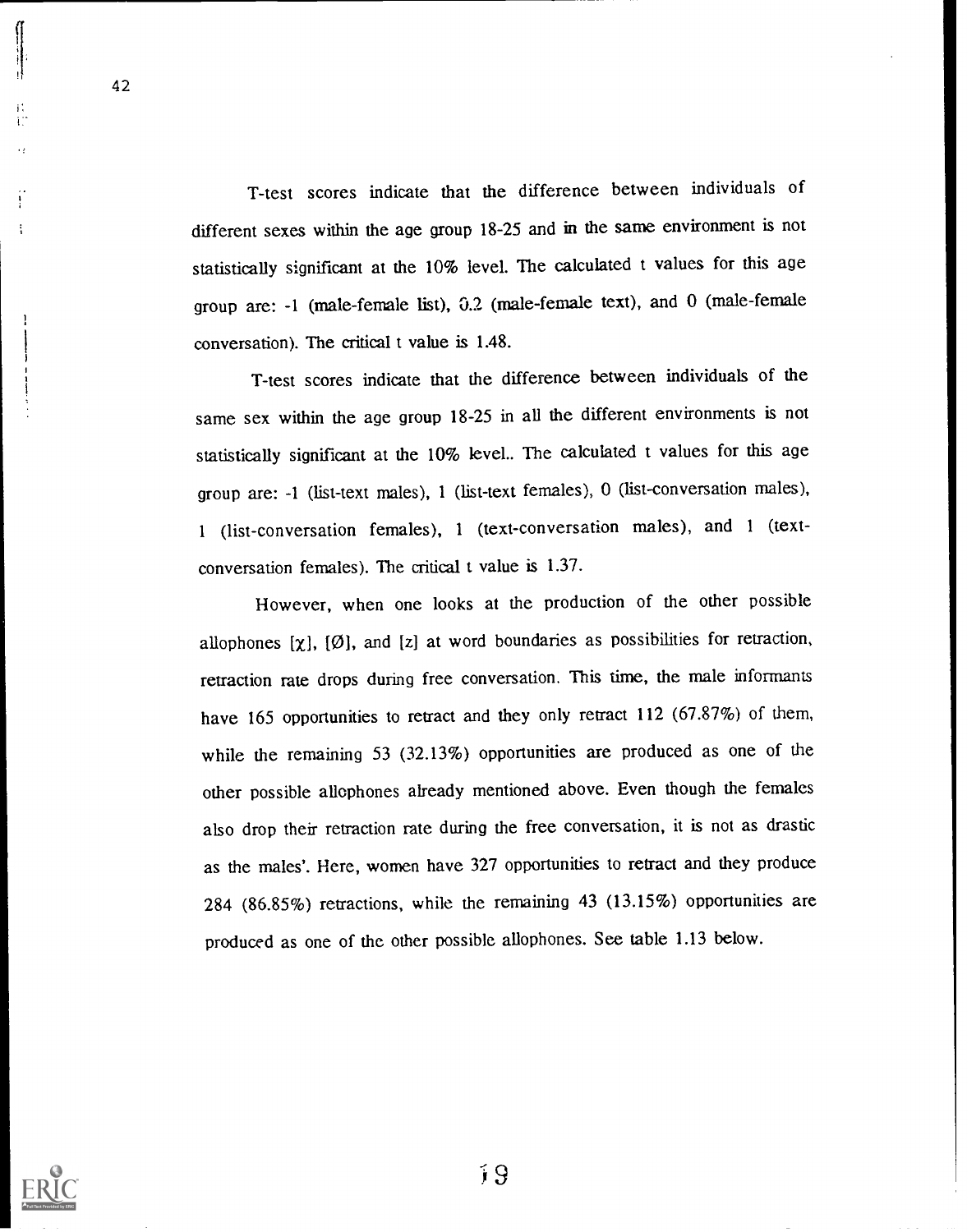|                      | м      | F      |
|----------------------|--------|--------|
| <b>OPPORTUNITIES</b> | 165    | 327    |
| <b>REALIZATIONS</b>  | 112    | 284    |
| % OF REALIZATIONS    | 67.87% | 86.85% |
| OTHER PRODUCTIONS    | 53     | 43     |
| % OF OTHER PRODUC.   | 32.13% | 13.15% |

Table 1.13 Age Group 18-25 Cohv.  $w / Var$ .

In the next age group (26-39), the male subjects retract more than the female subjects in the vocabulary list. Both males and females have 60 opportunities to retract; however, the males retract 53 (88.33%) of them while the females retract 52 (86.66%) times. But just as with the previous age group, the situation proves to be different as one moves to the text. This time both men and women have 66 opportunities to retract and both males and females retract 65 times, equivalent to 98.48% of the total number of possibilities. Since retraction rate rises as one moves from the list to the text, one expects to see it rise again during the free conversation.

In fact, if one looks at the opportunities that only yield a contrast between retraction and non-retraction, one is surprised with the results of the male informants. Here, the males' retraction rate drops compared to the text, for they retract 277 (97.53%) times out of the total 284 opportunities. But as can be seen, this drop in the retraction rate is not significant at all because it is not even equivalent to a  $1\%$  drop, which suggests that this feature is a high frequency one among men in the age group 26-39. Unlike the males, the females retract more here than they do in both the list and the text as they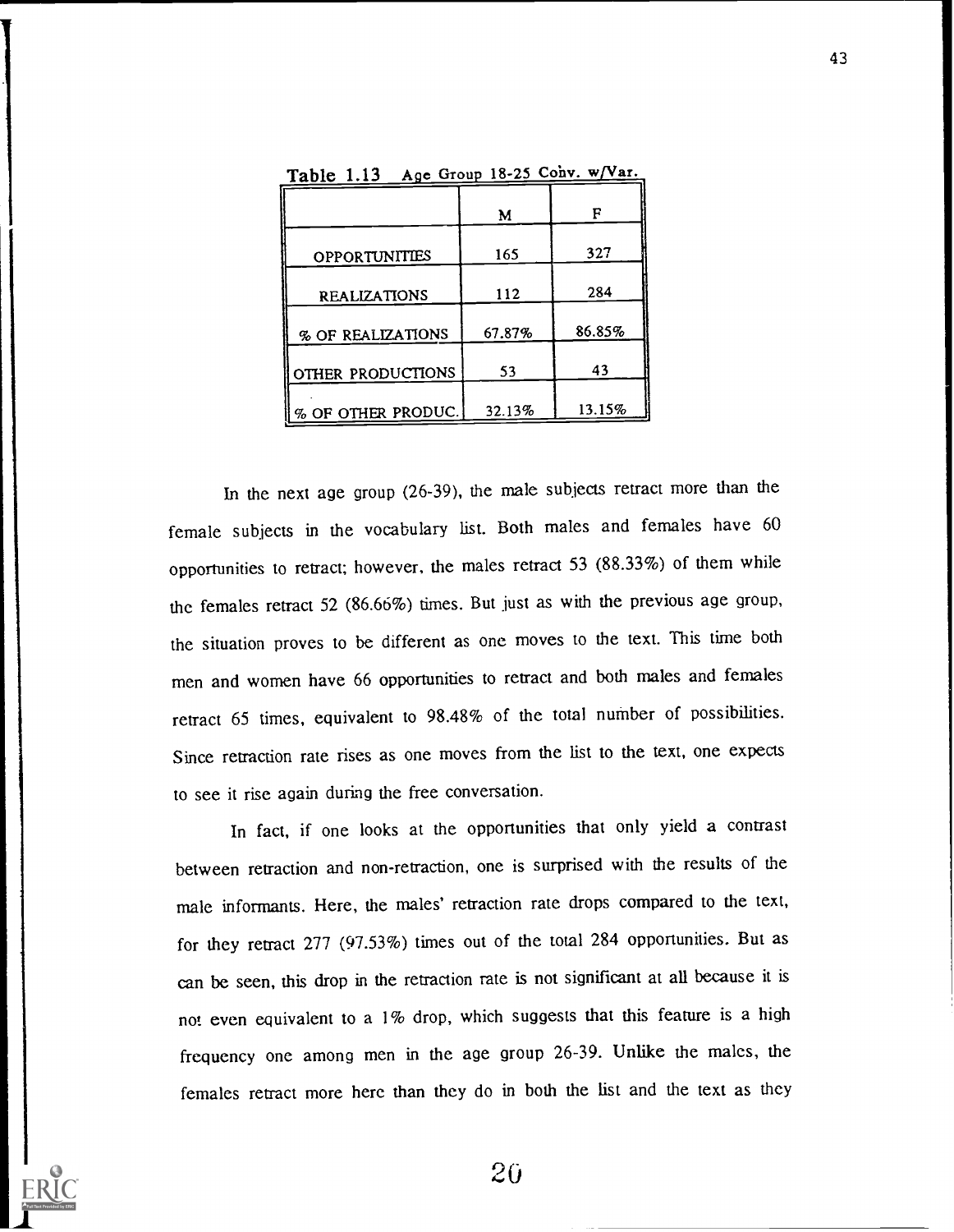produce 172 (99.42%) opportunities out of 173 possible ones. See table 1.14 below.

| .          | $\frac{1190}{2104}$ $\frac{104}{20}$ $\frac{10}{22}$ $\frac{115}{200}$ |             |        |        |                     |        |  |  |  |  |  |
|------------|------------------------------------------------------------------------|-------------|--------|--------|---------------------|--------|--|--|--|--|--|
|            |                                                                        | <b>LIST</b> |        | TEXT   | <b>CONVERSATION</b> |        |  |  |  |  |  |
|            | M<br>R<br>M                                                            |             | F      | M      | F                   |        |  |  |  |  |  |
| <b>OPP</b> | 60                                                                     | 60          | 66     | 66     | 284                 | 173    |  |  |  |  |  |
| REAL       | 53                                                                     | 52          | 65     | 65     | 277                 | 172    |  |  |  |  |  |
| $\%$       | 88.33%                                                                 | 86.66%      | 98.48% | 98.48% | 97.53%              | 99.42% |  |  |  |  |  |

Table 1.14 **A Graph 26-39 Yrs. Old** 

T-test scores indicate that the difference between individuals of different sexes within the age group 26-39 and in the same environment is not statistically significant at the 10% level. The calculated t values for this age group are: - 0.10 (male-female list), 0 (male-female text), and 0.04 (malefemale conversation). The critical t value is 1.48.

T-test scores indicate that the difference between individuals of the same sex within the age group 26-39 in the different environments is, with one exception, not statistically significant at the 10% level. The calculated t values for this age group are: 0.99 (list-text males), 1 (list-text females), 2.91 (listconversation males), 0.30 (list-conversation females), -0.08 (text-conversation males), and 0.02 (text-conversation females). The critical t value is 1.37.

However, as one looks at the production of the allophones  $[\chi]$ ,  $[\emptyset]$ , and [z] at word boundaries as actual opportunities to retract, the retraction rate drops even more for the males and also drops for the females. However, the decrease in this age group is not as drastic as it is in the previous age group

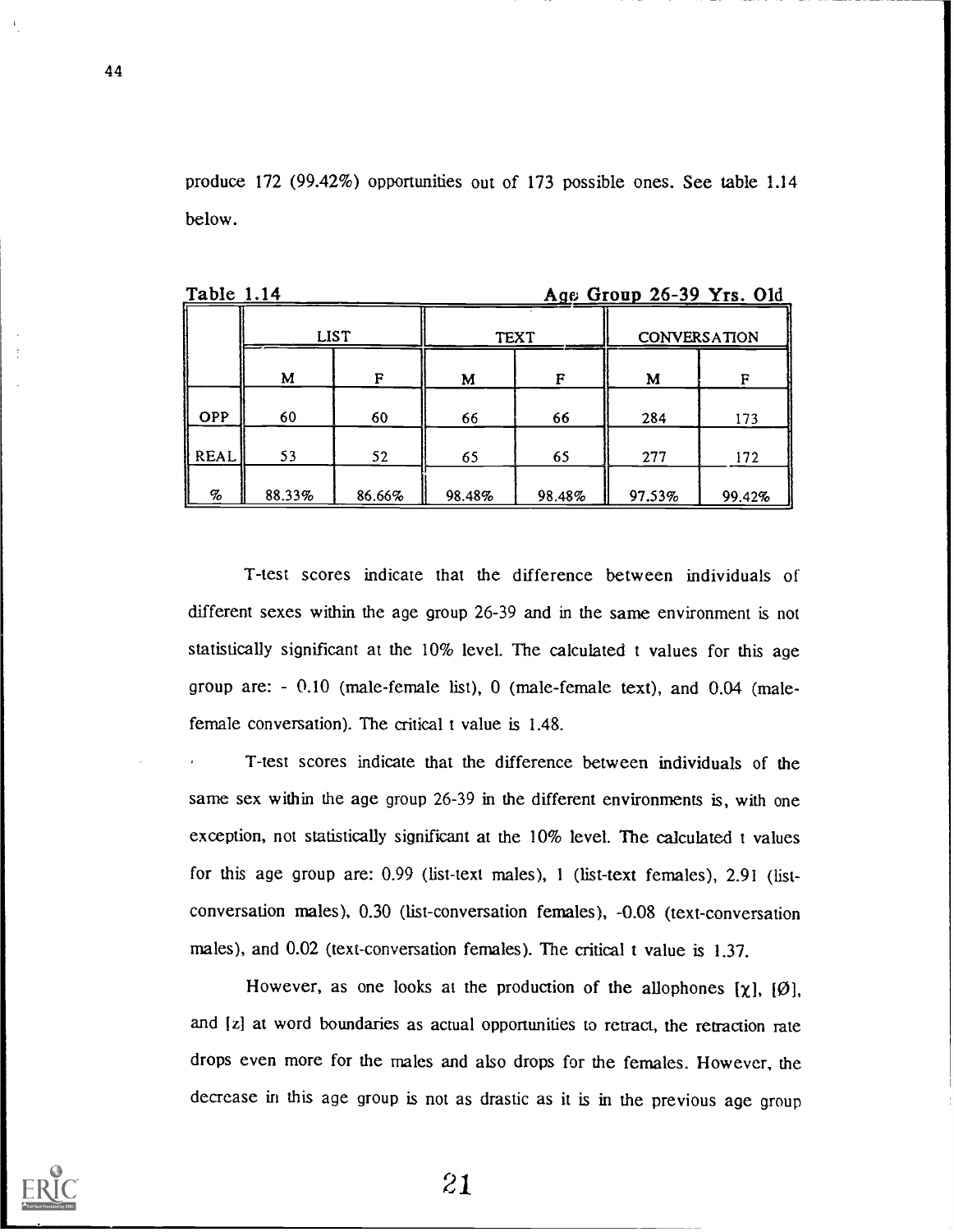(18-25). This time the males have 362 opportunities but they only retract 277 (76.52%) of them. Out of the remaining 85 opportunities, they produce one of the other possible allophones shown above  $78$  (21.55%) times, while they do not retract the other 7 (1.93%) remaining opportunities. At this point, the females have 189 opportunities and they retract 173 (91.53%) of them, while in the remaining 16 opportunities the females produce one of the other allophones 15 (7.94%) times, and only once (0.53%) they do not retract at all. See table 1.15 below.

|                      | M      | F      |
|----------------------|--------|--------|
| <b>OPPORTUNITIES</b> | 362    | 189    |
| <b>REALIZATIONS</b>  | 277    | 173    |
| % OF REALIZATIONS    | 76.52% | 91.53% |
| OTHER PRODUCTIONS    | 78     | 15     |
| % OF OTHER PRODUC.   | 21.55% | 7.94%  |
| NON-RETRACTION       | 7      |        |
| % OF NON-RETRACT.    | 1.93%  | 0.53%  |

Table 1.15 Age Group 26-39 Conv. w/Var.

Finally, one can look at the last age group and see that, unlike in the previous age groups, here the females retract more than the males do in the vocabulary list. They all have 60 opportunities to retract; however, the males retract 51 (85%) times, while the females retract 56 (93.33%) times. As one moves to the text, one notices that there is an increase in the retraction rate of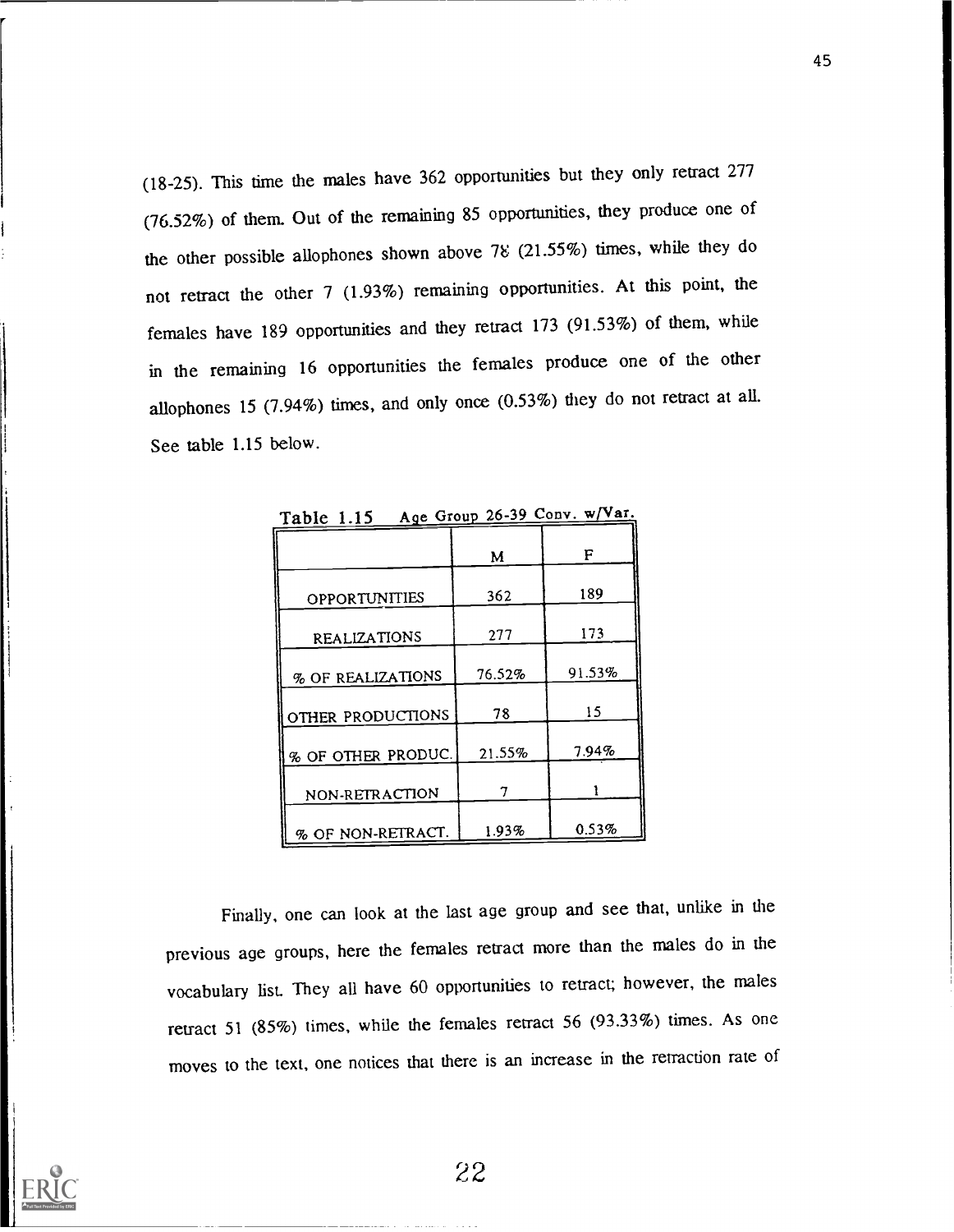both men and women. In this part, the male informants retract 62 (93.93%) times out of 66 opportunities, while the female informants retract 65 (98.48%) times out of the same number of opportunities that men have.

As one observes the free conversation speech style of both men and women only taking into account those opportunities that yield a contrast between retraction and non-retraction, one sees an increase in retraction. Here, men and women increase their rate to 100%. The males retract all 341 opportunities that they have, and the females retract all 265 opportunities that they have. See table 1.16 below.

46

Table 1.16 Age Group Over 40 Yrs. Old

|                 |     | <b>LIST</b> | <b>TEXT</b> |        | CONVERSATION |      |
|-----------------|-----|-------------|-------------|--------|--------------|------|
|                 | M   | F           | М           | F      | м            | Е    |
| <b>OPP</b>      | 60  | 60          | 66          | 66     | 341          | 265  |
| REAL            | 51  | 56          | 62          | 65     | 341          | 265  |
| $\mathcal{G}_o$ | 85% | 93.33%      | 93.93%      | 98.48% | 100%         | 100% |

T-test scores indicate that the difference between individuals of different sexes within the age group over 40 yrs. old and in the same environment is not statistically significant at the 10% level. The calculated t values for this age group are: 0.82 (male-female list), 1.34 (male-female text). and 0 (male-female conversation). The critical t value is 1.48.

T-test scores indicate that the difference between individuals of the same sex within the age group over 40 yrs. old in the different environments is, with two exceptions, not statistically significant at the 10% level. The

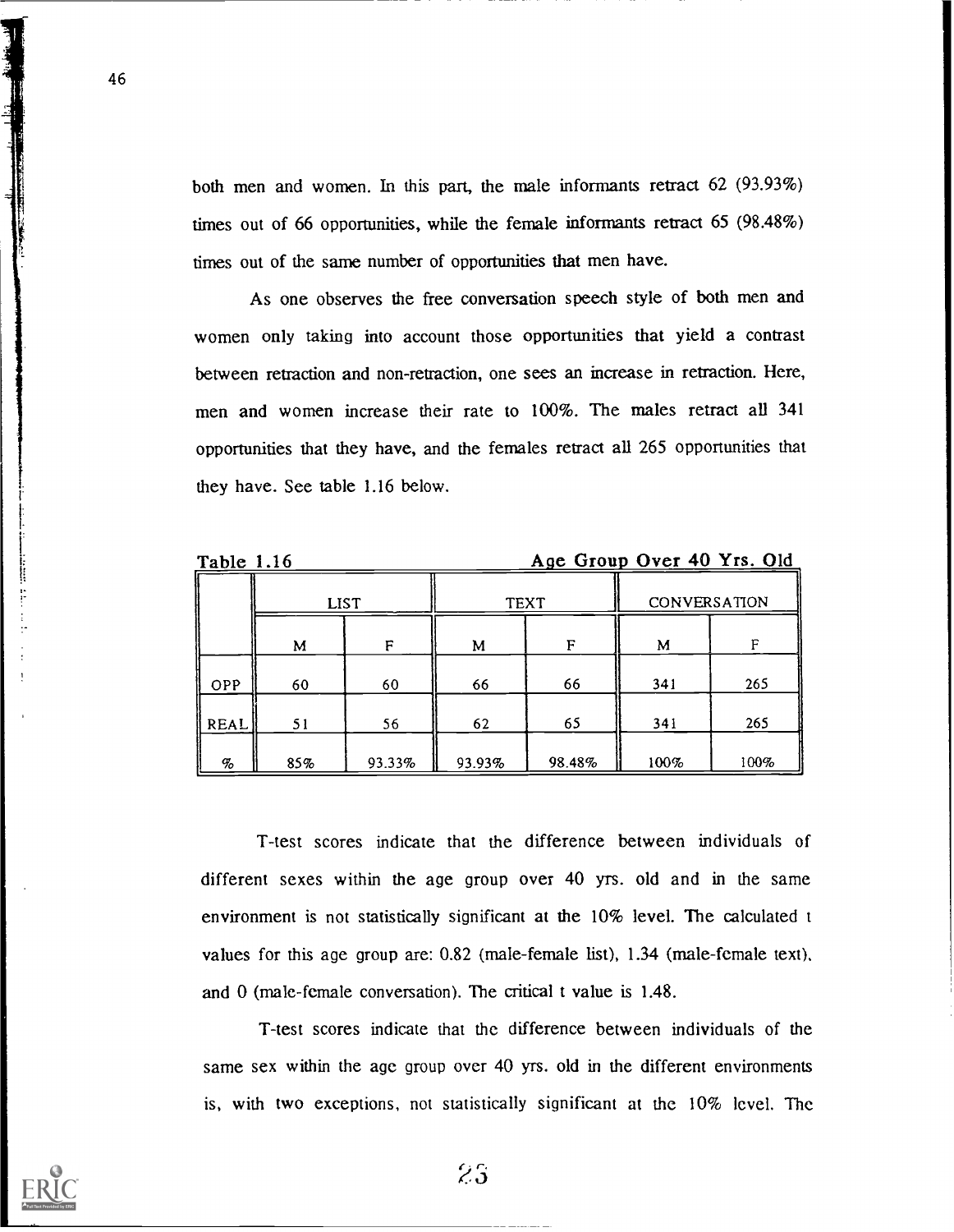calculated t values for this age group are: 1.14 (list-text males), <sup>1</sup> (list-text females), 1.96 (list-conversation males), 1 (list-conversation females), 2 (textconversation males), and 1 (text-conversation females). The critical t value is 1.37.

However, if one looks at the production of the allophones  $[\chi]$ ,  $[\emptyset]$ , and [z) at word boundaries as opportunities to retract, the retraction rate drops as in the previous age groups. Here, the male subjects have 395 opportunities to retract and they retract 341 (86.33%) of them. The remaining 54 (13.67%) opportunities are produced as one of the above allophones. As one looks at the females' results, one sees that the women have 296 opportunities to retract and they retract 265 (89.53%) of them. The remaining 31 (10.47%) possibilities are produced as one of the allophones mentioned above. See table 1.17 below.

| $1401C$ $1.11$ $A9C$ $O104C$ |        |        |  |
|------------------------------|--------|--------|--|
|                              | M      | F      |  |
| <b>OPPORTUNITIES</b>         | 395    | 296    |  |
| <b>REALIZATIONS</b>          | 341    | 265    |  |
| % OF REALIZATIONS            | 86.33% | 89.53% |  |
| OTHER PRODUCTIONS            | 54     | 31     |  |
|                              |        |        |  |
| % OF OTHER PRODUC.           | 13.67% | 10.47% |  |

Table 1.17 Ace Group Over-40 Cony.  $w/Var$ .

The results regarding retraction production in Cariocan Portuguese can be better seen if all are placed in one single table. It can be noticed that as expected there is a consistent increase in the retraction rate as one moves

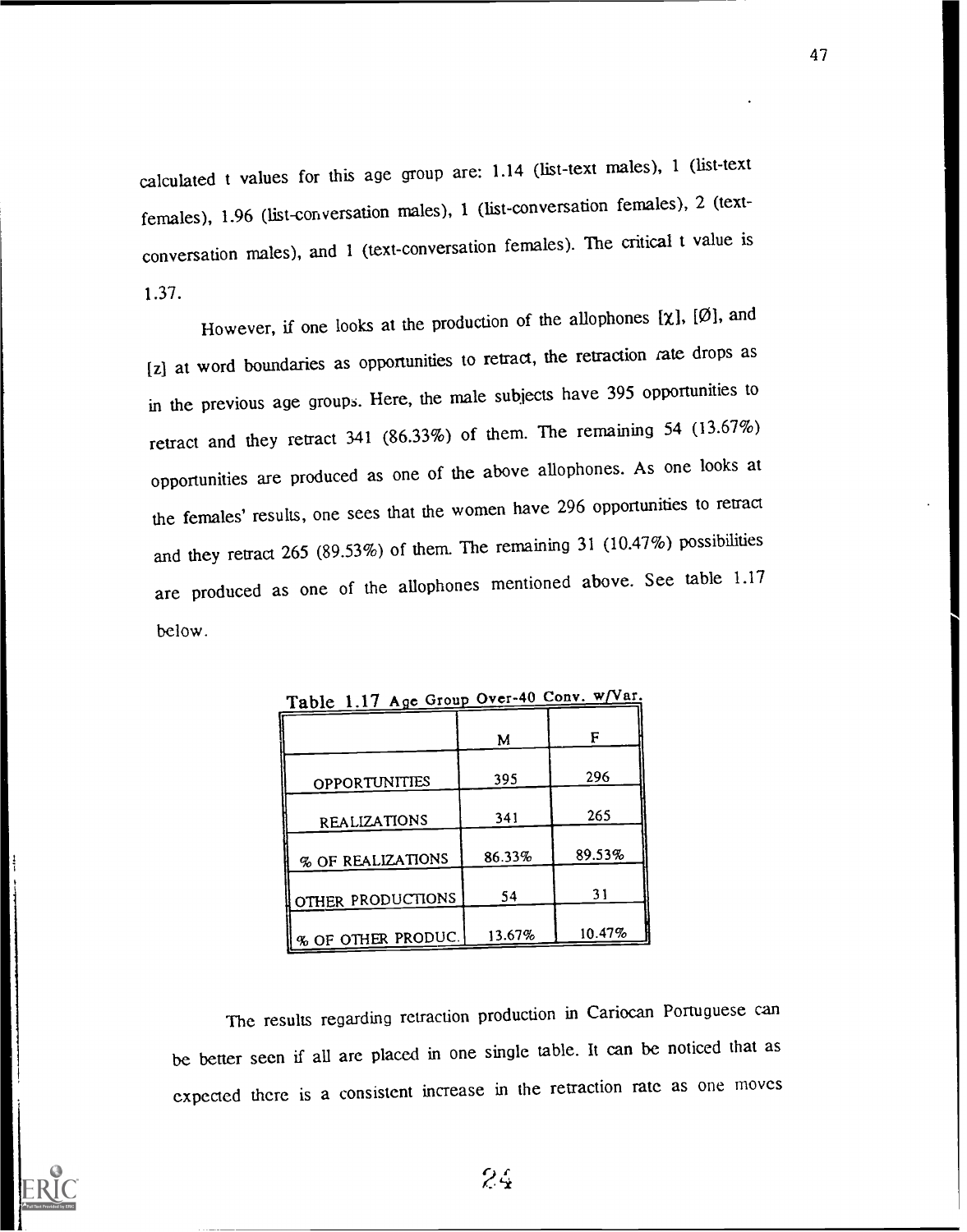from a more formal speech style (vocabulary list) to a less formal speech style (free conversation). See table 1.18 below.

|           |     | Table 1.18            |             |    |    |                 |                                   |    |                        |    |                         |                       |            |     | <b>Retraction without Variants</b> |       |     |              |
|-----------|-----|-----------------------|-------------|----|----|-----------------|-----------------------------------|----|------------------------|----|-------------------------|-----------------------|------------|-----|------------------------------------|-------|-----|--------------|
|           |     |                       | <b>LIST</b> |    |    |                 | <b>TEXT</b>                       |    |                        |    |                         | <b>CONVERSATION</b>   |            |     |                                    |       |     |              |
|           |     | $18 - 25$             | $26 - 39$   |    |    | OVER 40         | OVER 40<br>$26 - 39$<br>$18 - 25$ |    | $18 - 25$<br>$26 - 39$ |    | OVER 40!                |                       |            |     |                                    |       |     |              |
|           | M   | F                     | M           | F  | М  | F               | M                                 | F  | M                      | F  | M                       | F                     | M          | F   | M                                  | F     | M   | F            |
| OPP       | 60  | 60                    | 60          | 60 | 60 | 60 <sub>b</sub> | 66                                | 66 | 66                     | 66 | 66                      |                       | 66    112  | 284 | 284                                | 173   | 341 | <b>265</b> l |
| $ $ Reall | -60 | 56.                   | 53          | 52 | 51 | 56              | 64                                | 65 | 65                     | 65 | 62                      |                       | $65$   112 | 284 | 277                                | 172   | 341 | 265          |
| %         | 100 | 93.33   88.33   86.66 |             |    | 85 |                 | $93.33$    96.96                  |    |                        |    | 98.48 98 48 93.48 93.93 | $\frac{1}{28.48}$ 100 |            | 100 | 97.53                              | 99.42 | 100 | 100          |

However, one should also look at the other allophones that occur during the free conversation speech style instead of retraction; therefore, the data in table 1.19 are very helpful for this purpose.

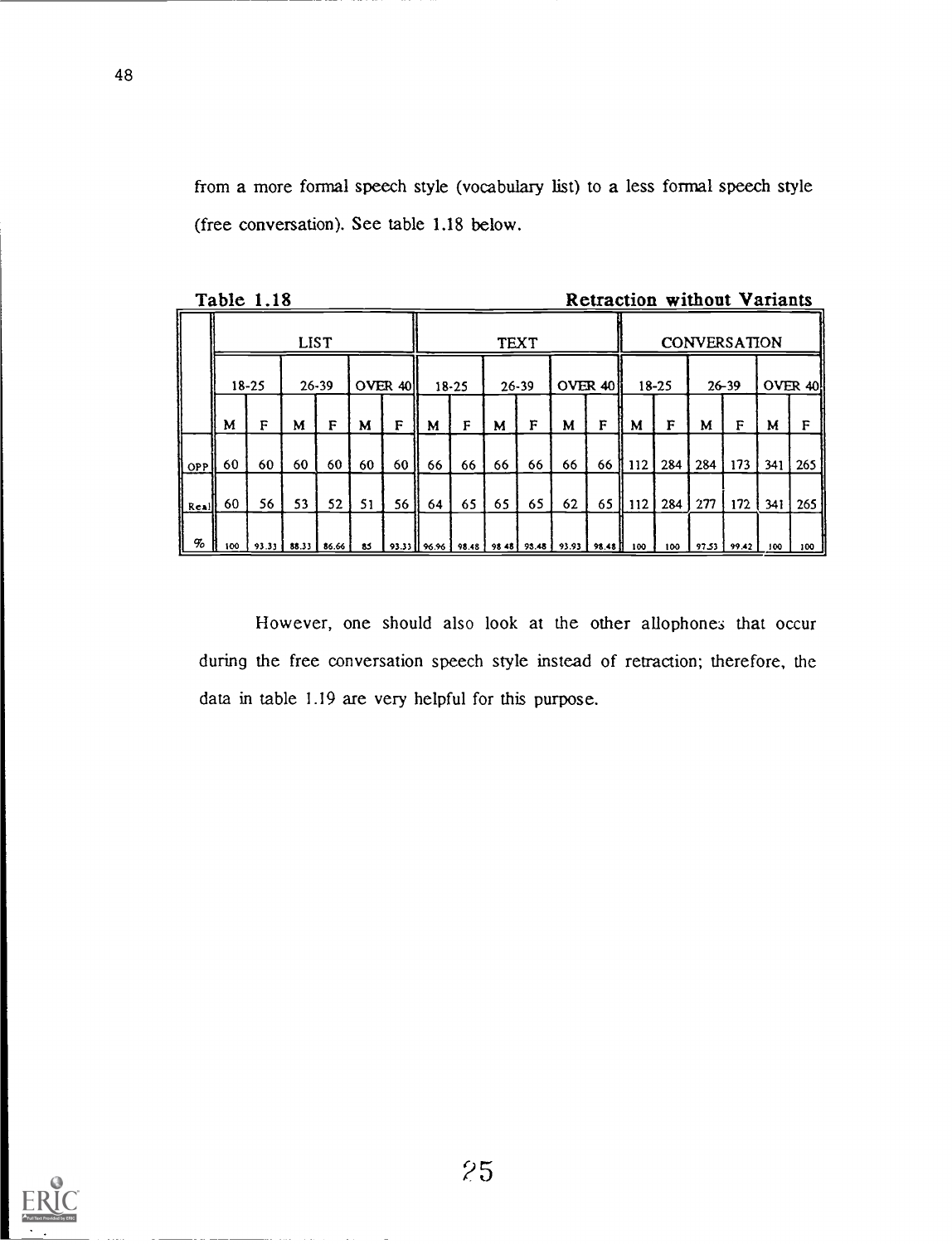|                      | $18 - 25$ |        | $26 - 39$ |        | OVER <sub>40</sub> |        |  |
|----------------------|-----------|--------|-----------|--------|--------------------|--------|--|
|                      | M         | F      | M         | F      | M                  | F      |  |
| <b>OPPORTUNITIES</b> | 165       | 327    | 362       | 189    | 395                | 296    |  |
| <b>REALIZATIONS</b>  | 112       | 284    | 277       | 173    | 341                | 265    |  |
| % OF REALIZATIONS    | 67.87%    | 86.85% | 76.52%    | 91.53% | 86.33%             | 89.53% |  |
| OTHER PRODUCTIONS    | 53        | 43     | 78        | 15     | 54                 | 31     |  |
| % OF OTHER PRODUC    | 32.13%    | 13.15% | 21.55%    | 7.94%  | 13.67%             | 10.47% |  |
| NON-RETRACTION       | $\bullet$ |        | 7         |        |                    |        |  |
| % NON-RETRACTION     |           |        | 1.93%     | 0.53%  |                    |        |  |

Table 1.19 Retraction with Variants during Conversation

### **Comments**

Retraction is a high-frequency feature in Cariocan Portuguese. As one observes this feature, one sees that its percentage is very similar between men and women; however, in general women tend to retract a little more than men do, as can be seen in table 1.3, p. 9.

However, it should also be noticed that retraction is not unique to Cariocan Portuguese. This feature is present not only in other Portuguese dialects, but also in dialects of the Spanish speaking world. For instance, Panamanian Spanish has the same uvular fricative variant  $[\chi]$  that Cariocan Portuguese does. Therefore, a word like mismo 'same' will be produced as [mixmo].

When studying retraction in Cariocan Portuguese, one ought to approach the data in two different ways. First, one should analyze the data in

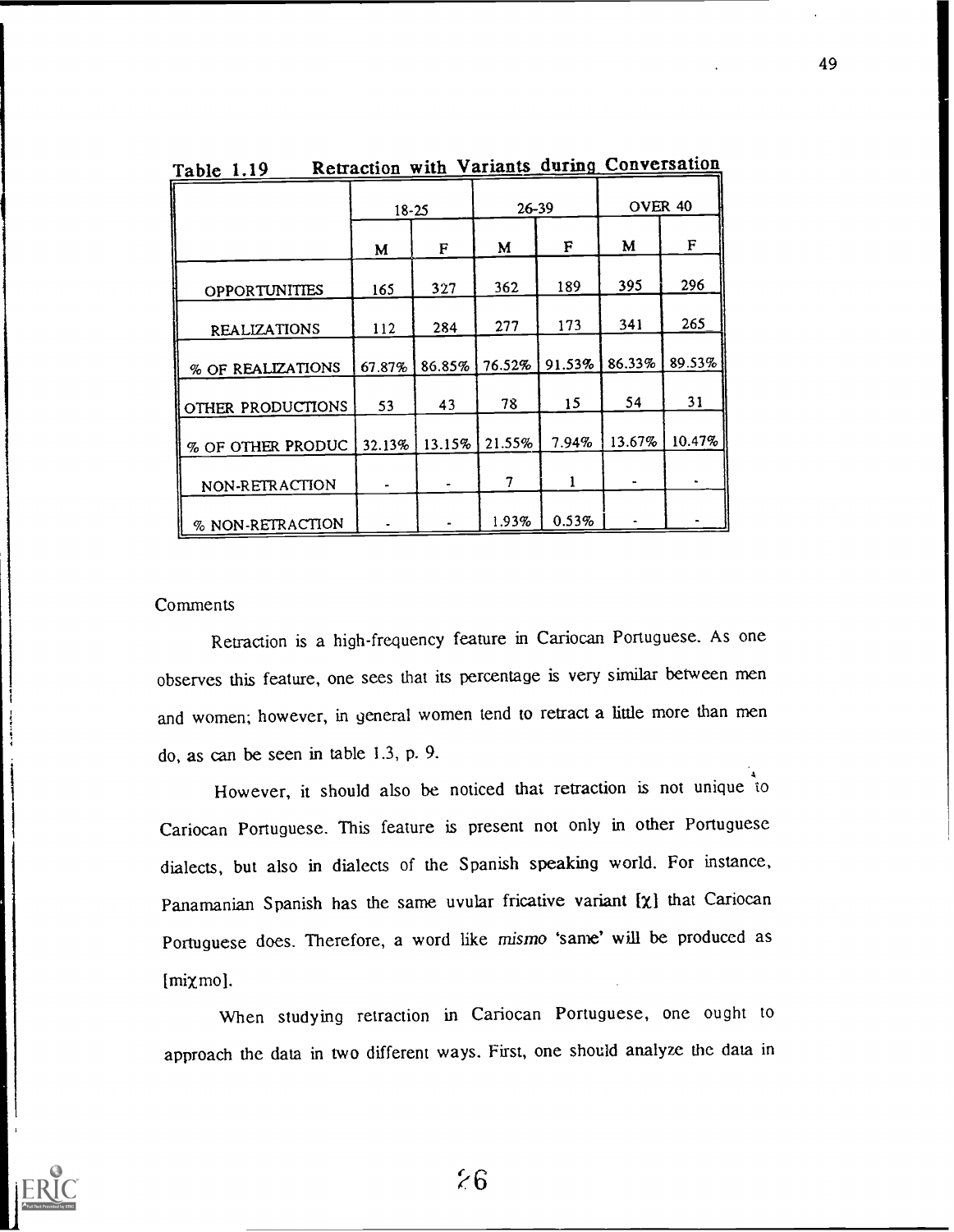the list, the text, and the free conversation including only the opportunities that allow a contrast between retraction and non-retraction. Second, one should look at the data in the free conversation that allows for the production of the variants  $[\chi]$ ,  $[\emptyset]$ , and  $[z]$  at word boundaries as actual opportunities for retraction.

In the first part, the rate of retraction is high because very rarely does an informant produce an allophone different from the ones in the contrast between retraction and non retraction. Plus, I deal with the opportunities that only allow a contrast between retraction and non-retraction during the free conversation speech style.

However, in the second part when I analyze the free conversation speech style that includes the production of the allophones  $[\chi]$ ,  $[\emptyset]$ , and  $[z]$  at word boundaries as actual opportunities for retraction, the retraction rate drops compared to the first part. I choose to consider the production of these different allophones as possibilities for retraction because these variants work in combination, for sometimes a single informant produces them in the same environment, like the word mas but that is produced as  $[ma3]$ ,  $[ma\emptyset]$ , or  $[maz]$ . Thus, I choose to take into consideration these different productions, for they show to be relevant in the final results.

Further, if I do not consider any of the allophones  $[\chi]$ ,  $[\emptyset]$ , and  $[z]$  at word boundaries, I cannot speculate about a relation between this feature and some social factor. It happens because the retraction rate always increases when one moves from the list to the free conversation as long as one considers as opportunities for retraction only those that provide a contrast between retraction and non-retraction.

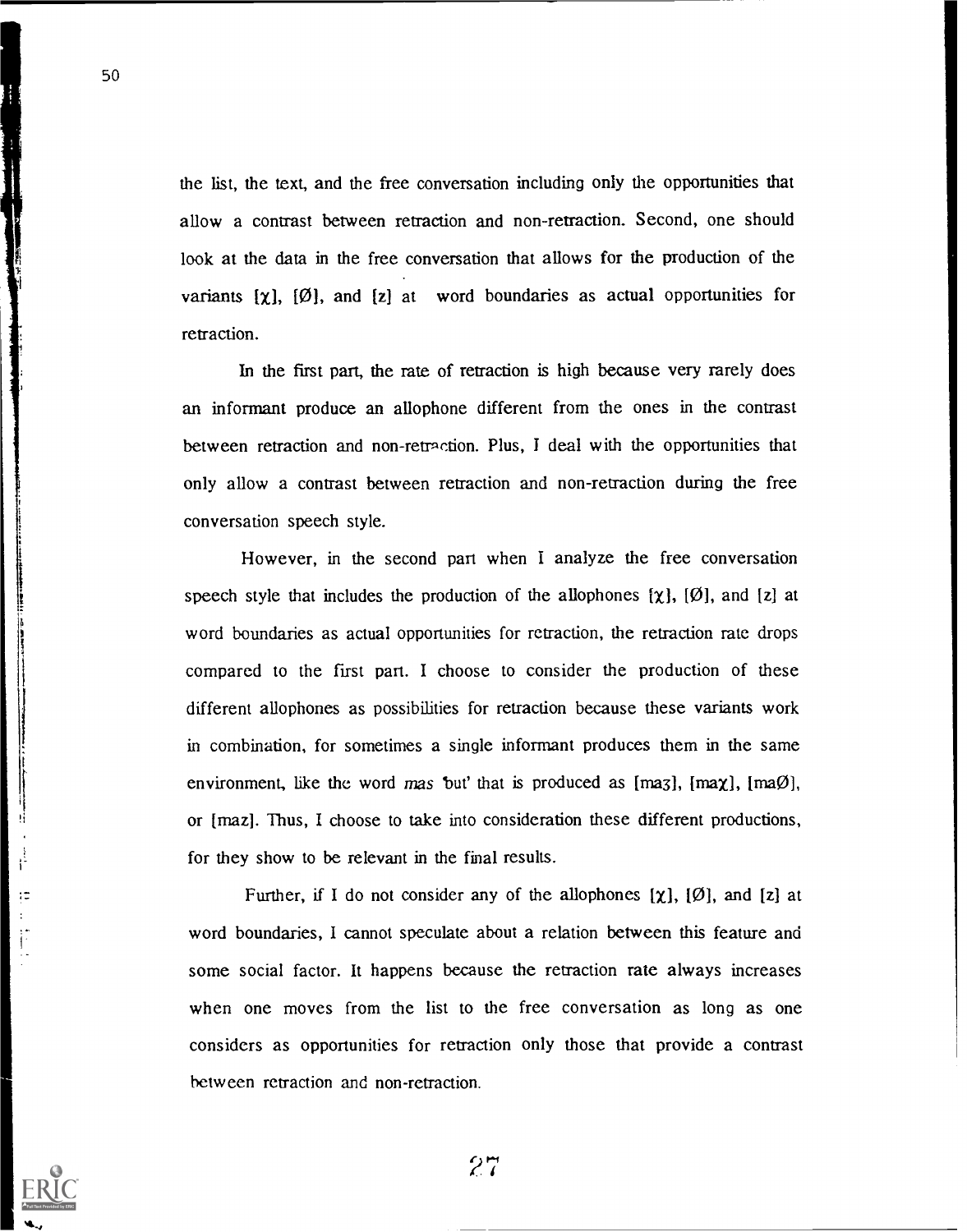However, once one considers the occurrence of the other allophones as possibilities for retraction, it is possible to see a relation not between retraction and some social factor, but between the percentage of the production of the allophones  $[\chi]$ ,  $[\emptyset]$ , and  $[z]$  at word boundaries, and the factors age and sex.

I speculate that the production of these variants as a group mixed with retraction seem to associate an individual to a younger male speech style. I draw this conclusion from the data in this area. See table 1.20 below.

Free Conversation's Variants Production Table 1.20

|      | $18-25$ |        | $26 - 39$ |       | OVER-40 |        |  |  |
|------|---------|--------|-----------|-------|---------|--------|--|--|
|      | M       |        | M         | с     | M       | г      |  |  |
| REAL | 53      | 43     | 78        | 15    | 54      | 31     |  |  |
| $\%$ | 32.13%  | 13.15% | 21.55%    | 7.94% | 13.67%  | 10.47% |  |  |

But I have to point out that the results above are not statistically significant according to the results of the t-test using the 10% level of significance.

These variants account for 32.13% of the males' retraction opportunities in the age group 18-25; that is more than twice the percentage of the females in the same age group. In the older age groups, one notices that the production of these variants drop, as for instance in the male age group over-40 where it drops to less than 14%.

Therefore, I propose that the production of these variants mixed with retraction is more characteristic of young males between ages 18 and 25. It seems that as a man grows older, he produces less of these variants if he

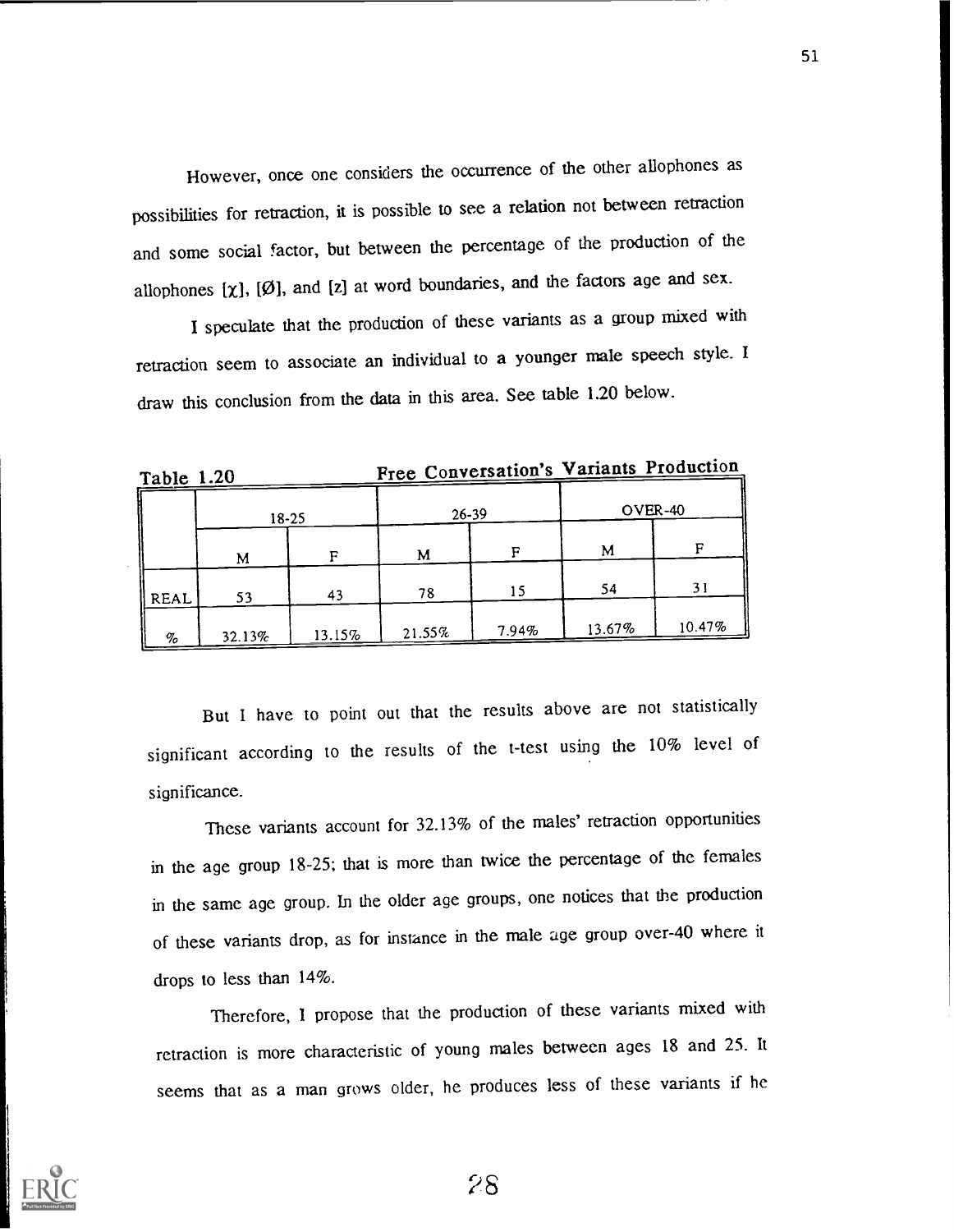wants to have his speech style to be associated with the speech style of a more mature man; however, a man produces more of these variants as he grows older if he wants to reverse the effect. However, I cannot prove that these older male informants in the age group over-40 used to have the mixture proposed above when they were younger. This might be a new phenomenon, and the young subjects who produce this will continue to produce it when they are older. In summary, I cannot propose and adequately defend a theory regarding these features with the restricted amount of data that I have for my work.

Conversely, women seem to produce as little as possible of these variants, for females perhaps notice that the excessive production of these variants mixed with retraction may associate an individual's speech style with a younger male speech style. However, this assertion is also speculation, for I cannot statistically support it with the restricted data that I have.

I also speculate that retraction is a declining feature in the dialect being studied here, for this feature is being alternated with the variants shown before by most of the informants from the younger generation, and also by individuals of older generations. This might suggest that as the older generations die, retraction will eventually die out and merge with the other variants.

52

ಕಾ

22 经股票的